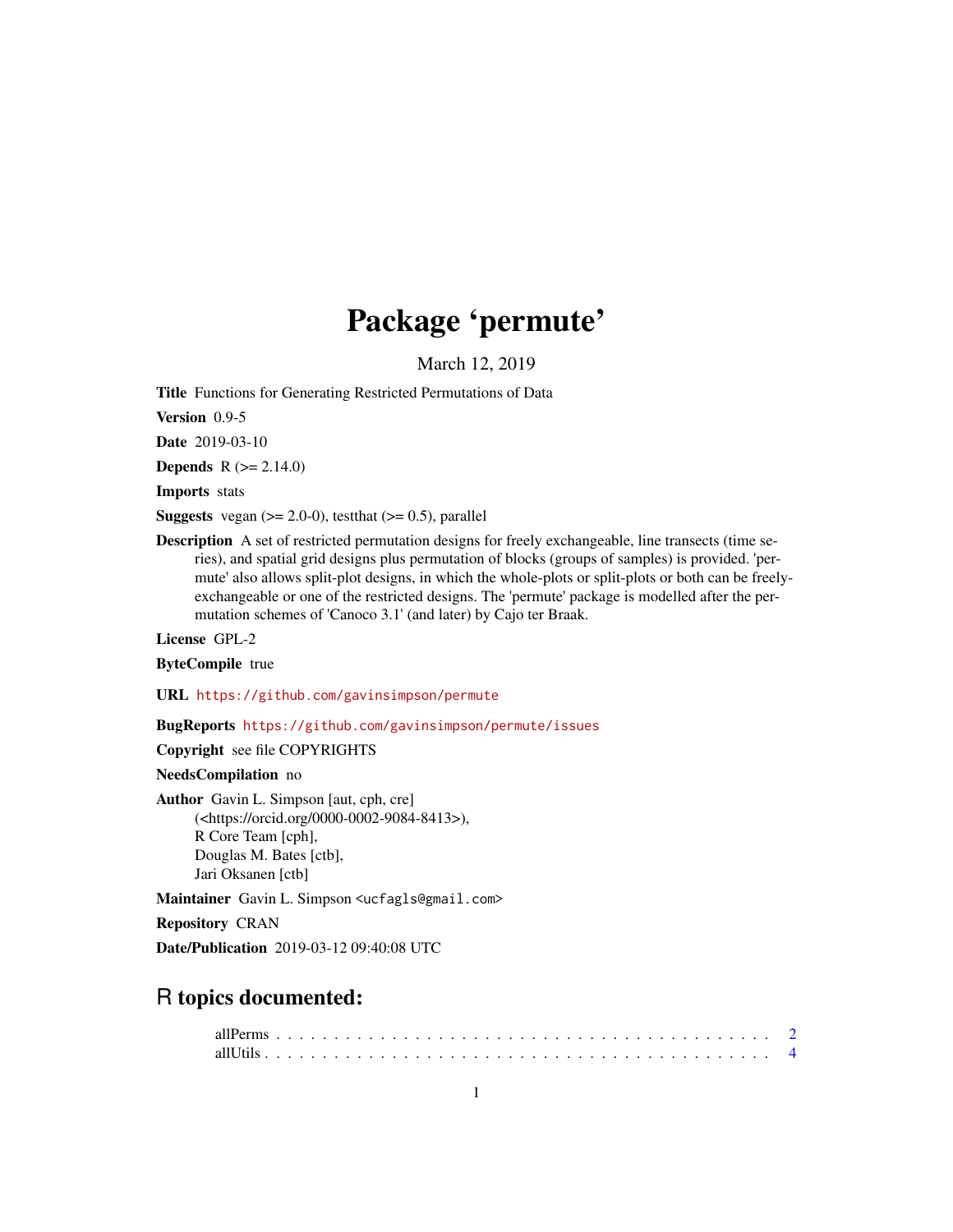#### <span id="page-1-0"></span>2 all Perms and the contract of the contract of the contract of the contract of the contract of the contract of the contract of the contract of the contract of the contract of the contract of the contract of the contract o

| Index |  |  |
|-------|--|--|

<span id="page-1-1"></span>allPerms *Complete enumeration of all possible permutations*

# Description

allPerms is a utility function to return the set of permutations for a given R object and a specified permutation design.

# Usage

 $allPerms(n, control = how(), check = TRUE)$ 

## S3 method for class 'allPerms' summary(object, ...)

## S3 method for class 'allPerms' as.matrix $(x, \ldots)$ 

as.allPerms(object, control)

# Arguments

| n            | the number of observations or an 'object' from which the number of observa-<br>tions can be determined via get NumObs.                                 |
|--------------|--------------------------------------------------------------------------------------------------------------------------------------------------------|
| control      | a list of control values describing properties of the permutation design, as re-<br>turned by a call to how.                                           |
| check        | logical; should all Perms check the design? The default is to check, but this can<br>be skipped, for example if a function checked the design earlier. |
| object       | for summary.allPerms, an object of class "allPerms". For as.allPerms a<br>matrix or something that can be coerced to a matrix by as matrix.            |
| $\cdot$      | arguments to other methods.                                                                                                                            |
| $\mathsf{x}$ | an object of class "allPerms", as returned by allPerms.                                                                                                |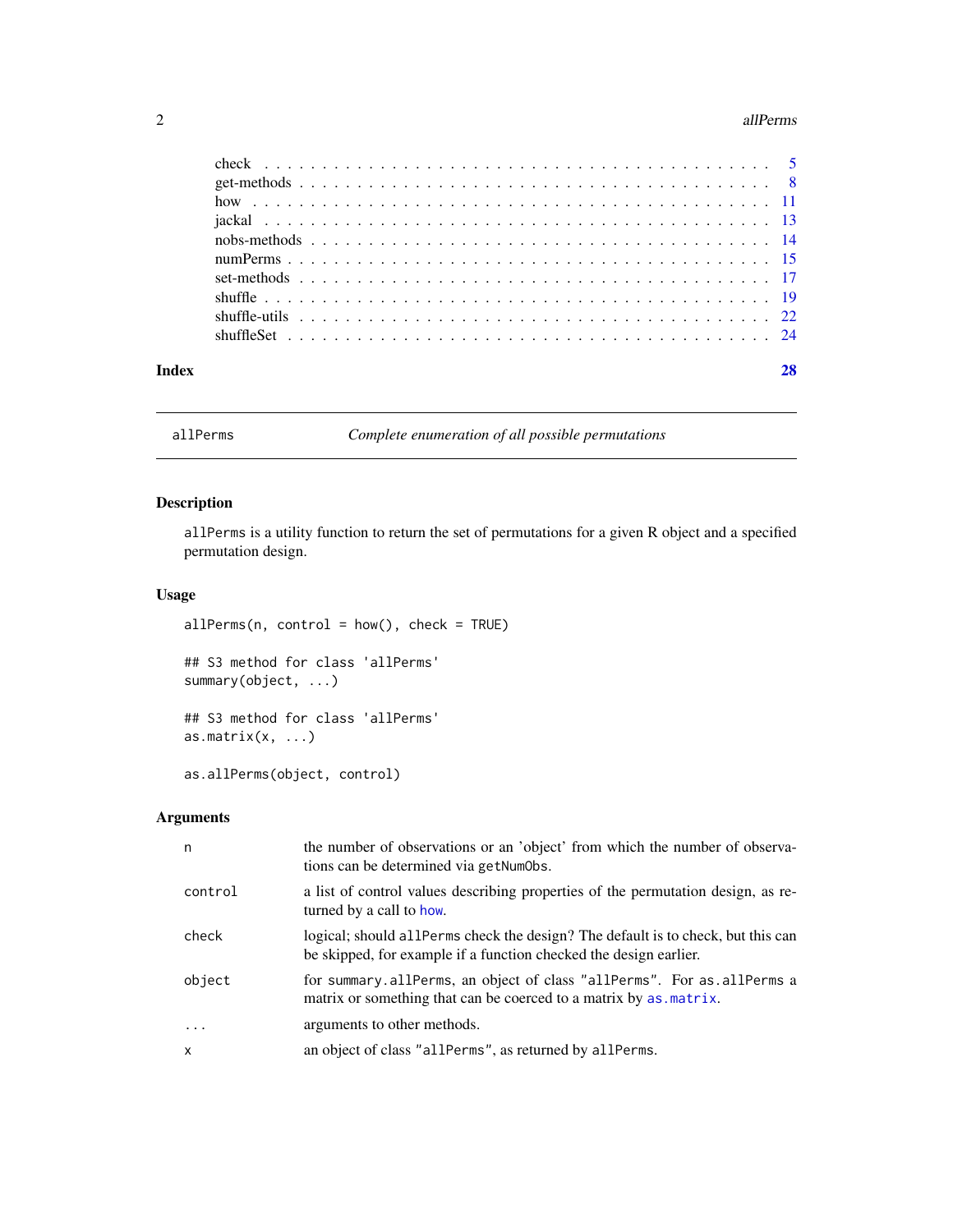#### <span id="page-2-0"></span>allPerms 3

# Details

Function allPerms enumerates all possible permutations for the number of observations and the selected permutation scheme. It has [print](#page-0-0) and [summary](#page-0-0) methods. allPerms returns a matrix containing all possible permutations, possibly containing the observed ordering (if argument observed is TRUE). The rows of this matrix are the various permutations and the columns reflect the number of samples.

With free permutation designs, and restricted permutation schemes with large numbers of observations, there are a potentially huge number of possible permutations of the samples. It would be inefficient, not to mention incredibly time consuming, to enumerate them all. Storing all possible permutations would also become problematic in such cases. To control this and guard against trying to evaluate too large a number of permutations, if the number of possible permutations is larger than getMaxperm(control), allPerms exits with an error.

The as.matrix method sets the control and seed attributes to NULL and removes the "permutationMatrix" class, resulting in a standard matrix object.

#### Value

For allPerms, and object of class "allPerms", a matrix whose rows are the set of all possible permutations for the supplies number of observations and permutation scheme selected. The matrix has two additional attributes control and observed. Attribute control contains the argument control (possibly updated via check). Attribute observed contains argument observed.

#### Warning

If permuting the strata themselves, a balanced design is required (the same number of observations in each level of strata. This is common to all functions in the package.

#### Author(s)

Gavin Simpson

#### Examples

```
## allPerms can work with a vector
vec < - c(3, 4, 5)allPerms(vec) ## free permutation
## enumerate all possible permutations for a more complicated
## design
fac \leftarrow gl(2,6)
ctrl <- how(within = Within(type = "grid", mirror = FALSE,
                            constant = TRUE, nrow = 3, ncol = 2,
            plots = Plots(strata = fac))
Nobs <- length(fac)
numPerms(seq_len(Nobs), control = ctrl) ## 6
(tmp <- allPerms(Nobs, control = update(ctrl, observed = TRUE)))
(tmp2 <- allPerms(Nobs, control = ctrl))
## turn on mirroring
##ctrl$within$mirror <- TRUE
```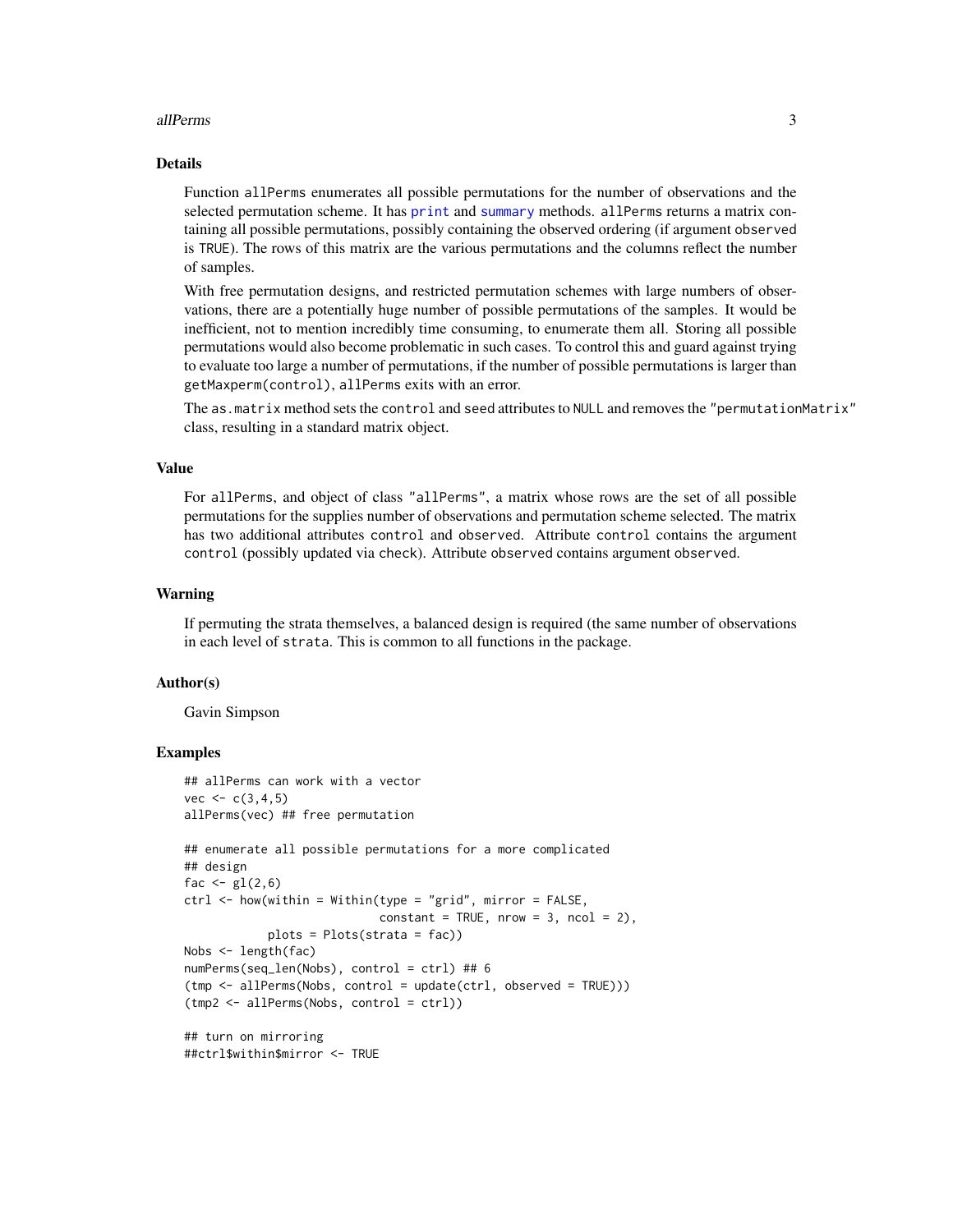#### 4 all the contract of the contract of the contract of the contract of the contract of the contract of the contract of the contract of the contract of the contract of the contract of the contract of the contract of the cont

```
ctrl <- update(ctrl, within = update(getWithin(ctrl), mirror = TRUE))
numPerms(seq_len(Nobs), control = ctrl)
(tmp3 <- allPerms(Nobs, control = update(ctrl, observed = TRUE)))
(tmp4 <- allPerms(Nobs, control = ctrl))
## prints out details of the permutation scheme as
## well as the matrix of permutations
summary(tmp3)
summary(tmp4)
```
allUtils *Utility functions for complete enumeration of all possible permutations*

#### **Description**

Utility functions to return the set of all permutations under different designs. For most practical applications, i.e. to combine designs permuting blocks and/or within blocks function [allPerms](#page-1-1) will be required.

#### Usage

```
allFree(n, v = seq\_len(n))allSeries(n, nperms, mirror = FALSE)
allGrid(n, nperms, nr, nc, mirror, constant)
allStrata(n, control)
```
# Arguments

| n.           | the number of observations.                                                                                  |
|--------------|--------------------------------------------------------------------------------------------------------------|
| $\mathsf{V}$ | numeric; vector of indices. Default is 1:n.                                                                  |
| nperms       | numeric; number of possible permutations.                                                                    |
| mirror       | logical; mirroring of permutations allowed?                                                                  |
| nr, nc       | integer; number of rows and columns of grid designs.                                                         |
| constant     | logical; same permutation within each block?                                                                 |
| control      | a list of control values describing properties of the permutation design, as re-<br>turned by a call to how. |

# Details

These are utility functions and aren't designed for casual use. [allPerms](#page-1-1) should be used instead. Details on usage of these functions can be found in [allPerms](#page-1-1).

<span id="page-3-0"></span>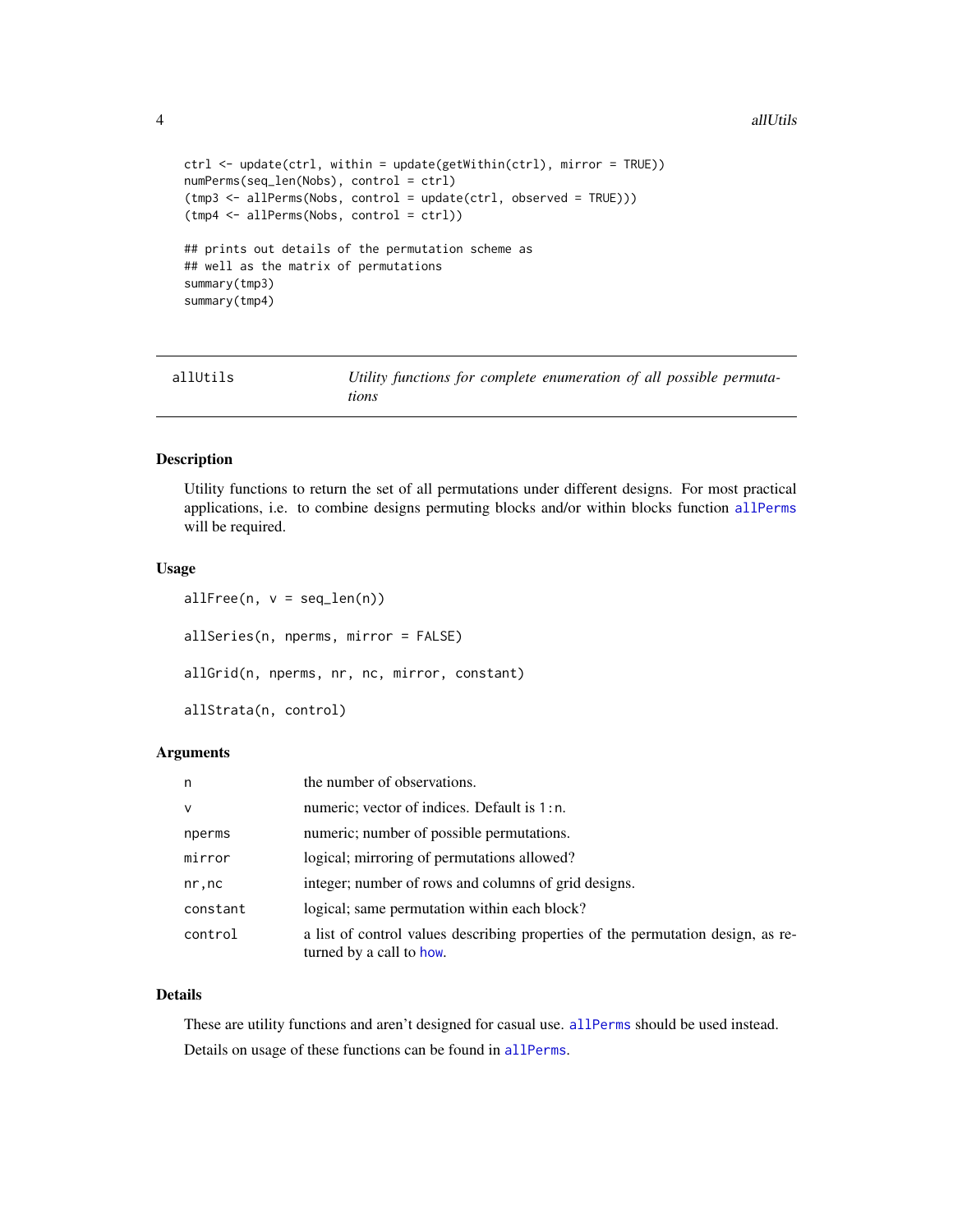#### <span id="page-4-0"></span>check 5

### Value

A matrix of all possible permutations of n observations or of v, given the provided options.

#### Author(s)

Gavin Simpson

<span id="page-4-2"></span>check *Utility functions for permutation schemes*

#### <span id="page-4-1"></span>**Description**

check provides checking of permutation schemes for validity. permuplot produces a graphical representation of the selected permutation design.

#### Usage

```
check(object, control = how(), quietly = FALSE)## S3 method for class 'check'
summary(object, ...)
```
#### Arguments

| object    | an R object. See Details for a complete description, especially for numPerms.<br>For summary, check an object of class "check". |
|-----------|---------------------------------------------------------------------------------------------------------------------------------|
| control   | a list of control values describing properties of the permutation design, as re-<br>turned by a call to how.                    |
| quietly   | logical; should messages by suppressed?                                                                                         |
| $\ddotsc$ | arguments to other methods.                                                                                                     |

#### Details

check is a utility functions for working with the new permutation schemes available in [shuffle](#page-18-1).

check is used to check the current permutation schemes against the object to which it will be applied. It calculates the maximum number of possible permutations for the number of observations in object and the permutation scheme described by control. The returned object contains component control, an object of class "how" suitably modified if check identifies a problem.

The main problem is requesting more permutations than is possible with the number of observations and the permutation design. In such cases, nperm is reduced to equal the number of possible permutations, and complete enumeration of all permutations is turned on (control\$complete is set to TRUE).

Alternatively, if the number of possible permutations is low, and less than control\$minperm, it is better to enumerate all possible permutations, and as such complete enumeration of all permutations is turned on (control\$complete is set to TRUE). This guarantees that permutations are all unique and there are no duplicates.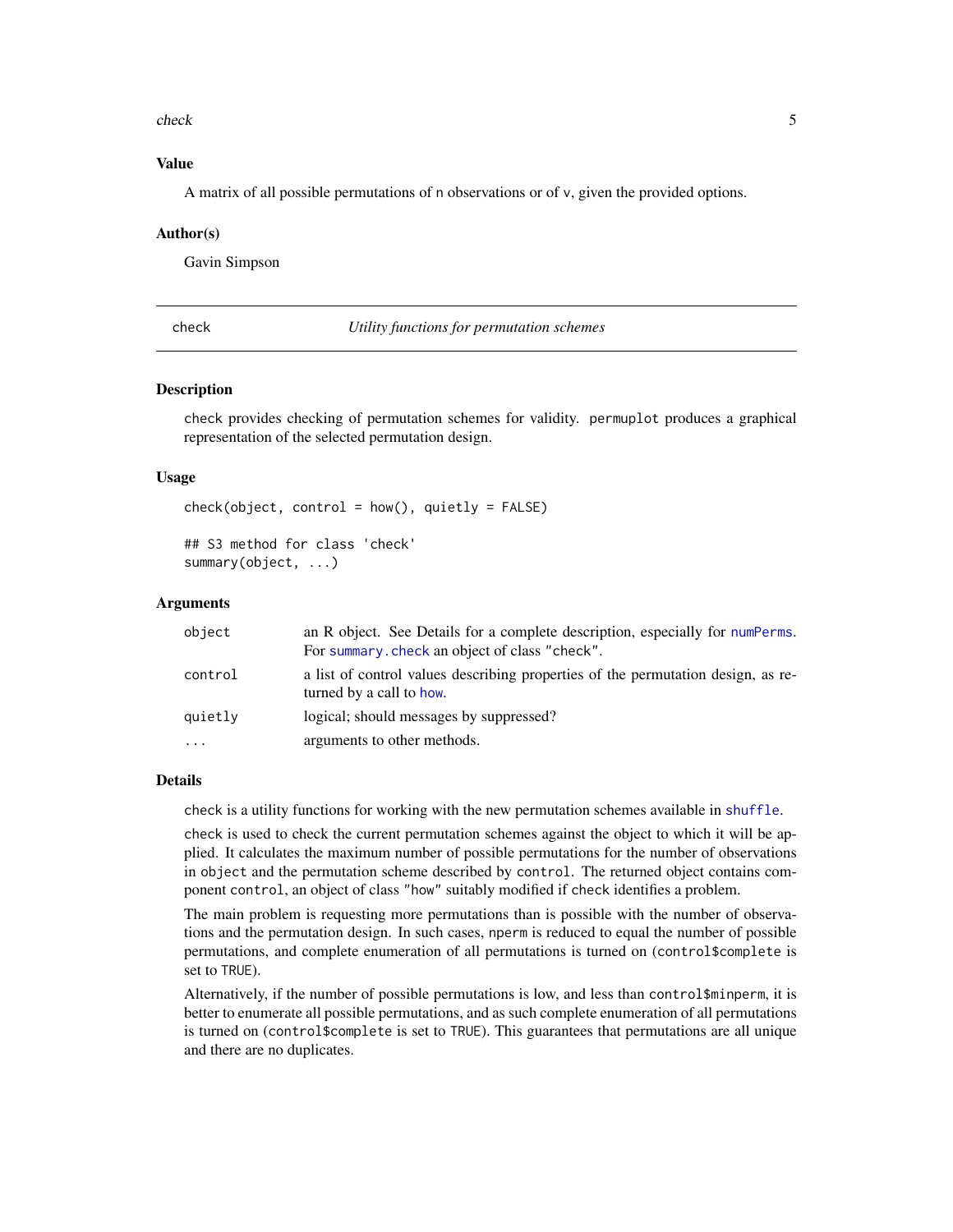# <span id="page-5-0"></span>Value

For check a list containing the maximum number of permutations possible and an object of class ["how"](#page-10-1).

#### Author(s)

Gavin L. Simpson

#### See Also

[shuffle](#page-18-1) and [how](#page-10-1).

#### Examples

```
## only run this example if vegan is available
if (suppressPackageStartupMessages(require("vegan"))) {
   ## use example data from ?pyrifos in package vegan
   example(pyrifos)
   ## Demonstrate the maximum number of permutations for the pyrifos data
   ## under a series of permutation schemes
   ## no restrictions - lots of perms
   CONTROL < - \hbox{how} (within = Within(type = "free"))(check1 <- check(pyrifos, CONTROL))
   ## summary(check1)
   ## no strata but data are series with no mirroring, so 132 permutations
   CONTROL < - \hbox{how} (within = Within (type = "series", mirror = FALSE))check(pyrifos, CONTROL)
   ## no strata but data are series with mirroring, so 264 permutations
   CONTROL <- how(within = Within(type = "series", mirror = TRUE))
   check(pyrifos, control = CONTROL)## unrestricted within strata
   check(pyrifos, control = how(plots = Plots(strata = ditch),
                   within = Within(type = "free"))## time series within strata, no mirroring
   check(pyrifos,
          control = how(plots = Plots(stracta = dictb)),within = Within(type = "series", mirror = FALSE)))
   ## time series within strata, with mirroring
   check(pyrifos,
          control = how(plots = Plots(strata = ditch)),within = Within(type = "series", mirror = TRUE)))
   ## time series within strata, no mirroring, same permutation
   ## within strata
   check(pyrifos,
```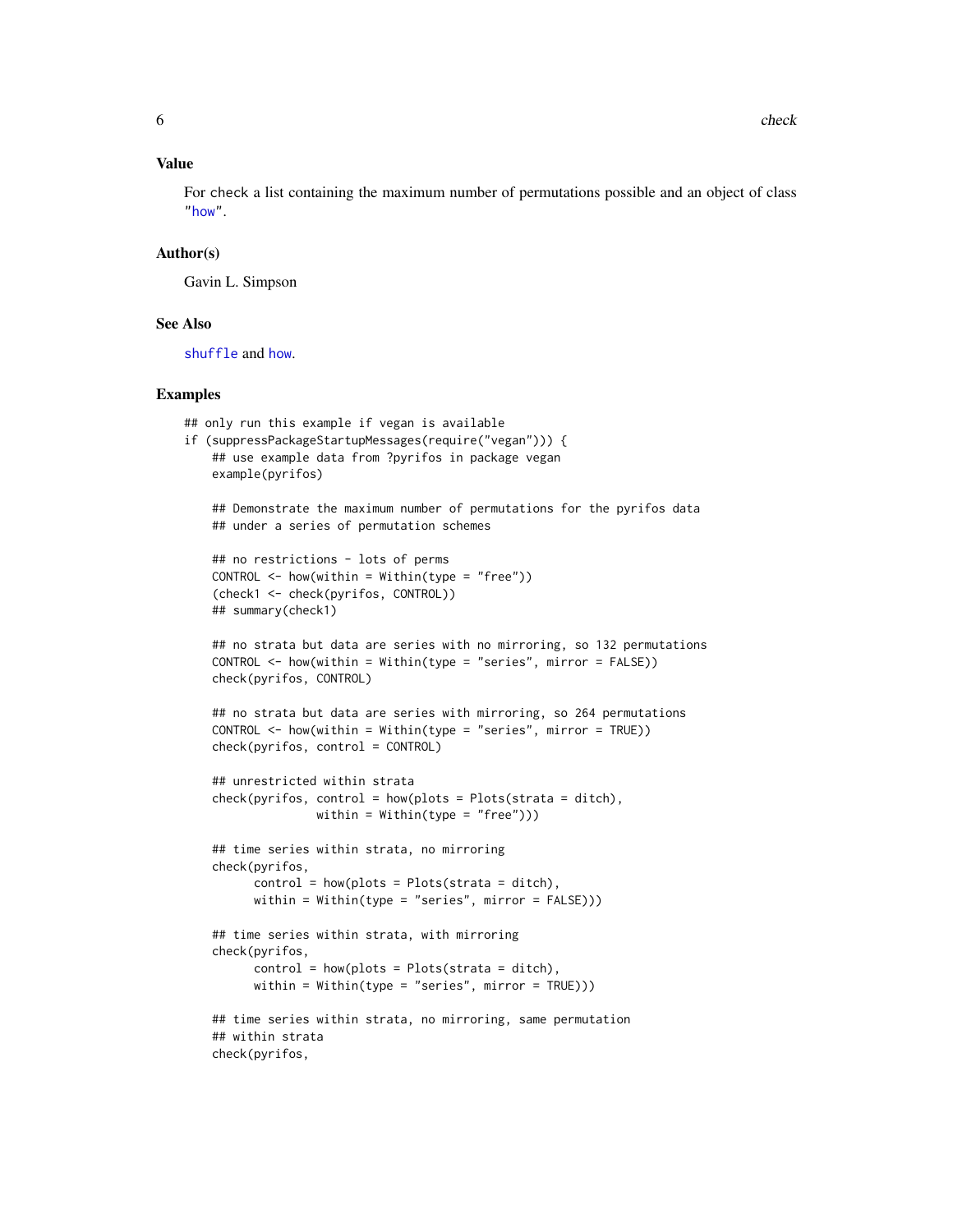```
control = how(plots = Plots(strata = ditch)),within = Within(type = "series", constant = TRUE))
    ## time series within strata, with mirroring, same permutation
    ## within strata
    check(pyrifos,
          control = how(plots = Plots(strata = ditch)),within = Within(type = "series", mirror = TRUE,
          constant = TRUE)))
    ## permute strata
    check(pyrifos, how(plots = Plots(strata = ditch, type = "free"),
                       within = Within(type = "none")))
}
## this should also also for arbitrary vectors
vec1 <- check(1:100)
vec2 <- check(1:100, how())
all.equal(vec1, vec2)
vec3 \leq check(1:100, how(within = Within(type = "series")))
all.equal(100, vec3$n)
vec4 <- check(1:100, how(within = Within(type= "series", mirror = TRUE)))
all.equal(vec4$n, 200)
## enumerate all possible permutations
fac \leftarrow gl(2, 6)ctrl \leftarrow \text{how(plots = Plots(strata = fac)},within = Within(type = "grid", mirror = FALSE,
                            constant = TRUE, nrow = 3, ncol = 2)check(1:12, ctrl)
numPerms(1:12, control = ctrl)
(tmp <- allPerms(12, control = update(ctrl, observed = TRUE)))
(tmp2 <- allPerms(12, control = ctrl))
## turn on mirroring
ctrl <- update(ctrl, within = update(getWithin(ctrl), mirror = TRUE))
numPerms(1:12, control = ctrl)
(tmp3 <- allPerms(12, control = update(ctrl, observed = TRUE)))
(tmp4 < -allPerms(12, control = ctrl))## prints out details of the permutation scheme as
## well as the matrix of permutations
summary(tmp)
summary(tmp2)
## different numbers of observations per level of strata
fac <- factor(rep(1:3, times = c(3,2,2)))
## free permutations in levels of strata
numPerms(7, how(within = Within(type = "free"),
                plots = Plots(strata = fac, type = "none")))
allPerms(7, how(within = Within(type = "free"),plots = Plots(strata = fac)))
## series permutations in levels of strata
ctrl <- how(within = Within(type = "series"), plots = Plots(strata = fac))
```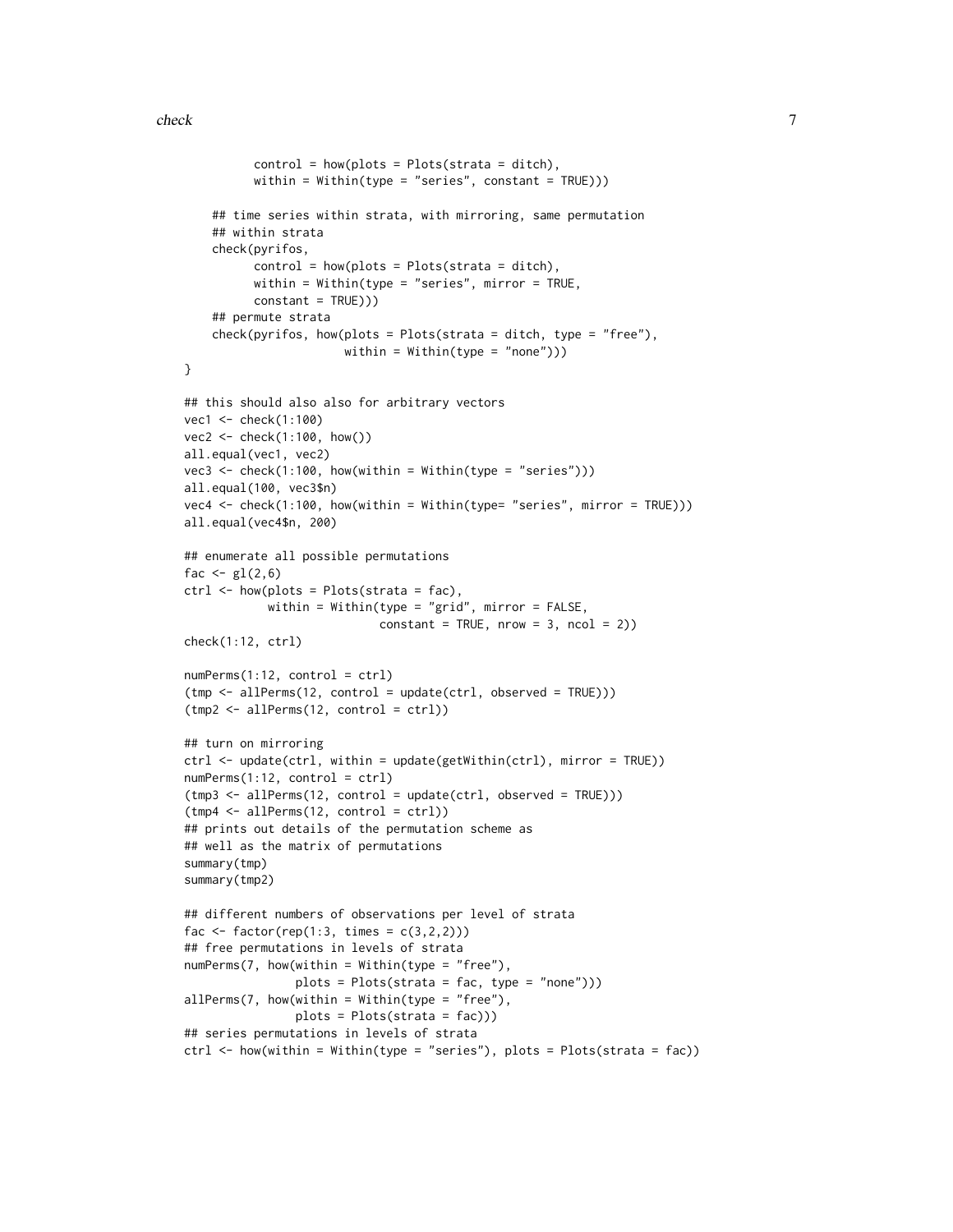```
numPerms(7, control = ctrl)
allPerms(7, control = ctrl)
```
<span id="page-7-2"></span>get-methods *Extractor functions to access components of a permutation design*

#### <span id="page-7-1"></span>**Description**

Simple functions to allow abstracted access to components of a permutation design, for example as returned by [how](#page-10-1). Whilst many of these are very simple index opertations on a list, using these rather than directly accessing that list allows the internal representation of the permutation design to change without breaking code.

#### Usage

```
getAllperms(object, ...)
getBlocks(object, ...)
getComplete(object, ...)
getConstant(object, ...)
getCol(object, ...)
getDim(object, ...)
getMake(object, ...)
getMaxperm(object, ...)
getMinperm(object, ...)
getMirror(object, ...)
getNperm(object, ...)
getObserved(object, ...)
getPlots(object, ...)
getRow(object, ...)
getStrata(object, ...)
getType(object, ...)
getWithin(object, ...)
getControl(object, ...)
getHow(object, ...)
## S3 method for class 'how'
getAllperms(object, ...)
## S3 method for class 'how'
getBlocks(object, ...)
## S3 method for class 'how'
getCol(object, which = c("plots", "within"), ...)## S3 method for class 'Plots'
getCol(object, ...)
## S3 method for class 'Within'
```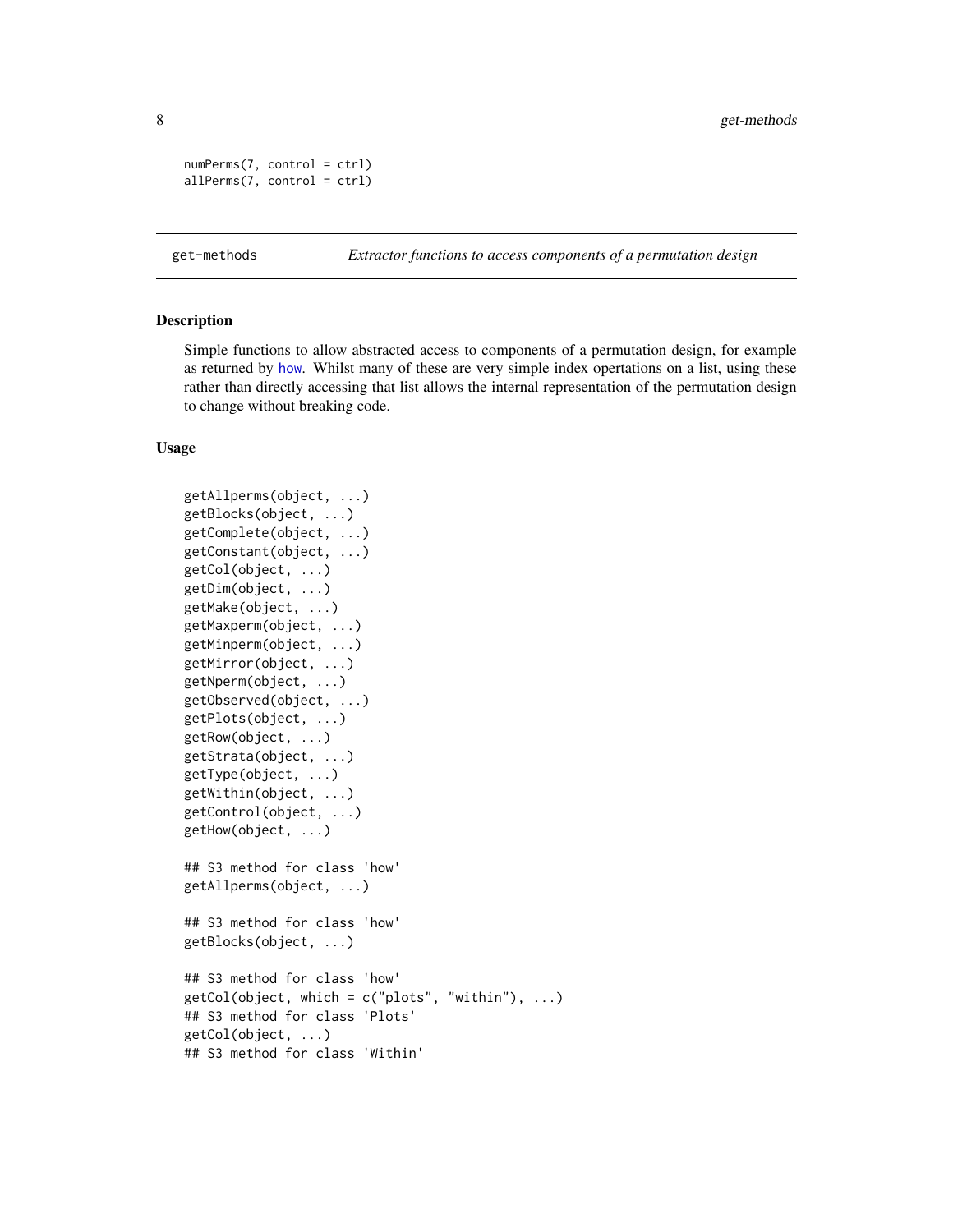# get-methods 9

```
getCol(object, ...)
## S3 method for class 'how'
getComplete(object, ...)
## S3 method for class 'how'
getConstant(object, ...)
## S3 method for class 'Within'
getConstant(object, ...)
## S3 method for class 'how'
getDim(object, which = c("plots", "within"), ...)## S3 method for class 'Plots'
getDim(object, ...)
## S3 method for class 'Within'
getDim(object, ...)
## S3 method for class 'how'
getMake(object, ...)
## S3 method for class 'how'
getMaxperm(object, ...)
## S3 method for class 'how'
getMinperm(object, ...)
## S3 method for class 'how'
getMirror(object, which = c("plots", "within"), ...)## S3 method for class 'Plots'
getMirror(object, ...)
## S3 method for class 'Within'
getMirror(object, ...)
## S3 method for class 'how'
getNperm(object, ...)
## S3 method for class 'how'
getObserved(object, ...)
## S3 method for class 'how'
getPlots(object, ...)
## S3 method for class 'how'
getRow(object, which = c("plots", "within"), ...)## S3 method for class 'Plots'
getRow(object, ...)
## S3 method for class 'Within'
getRow(object, ...)
```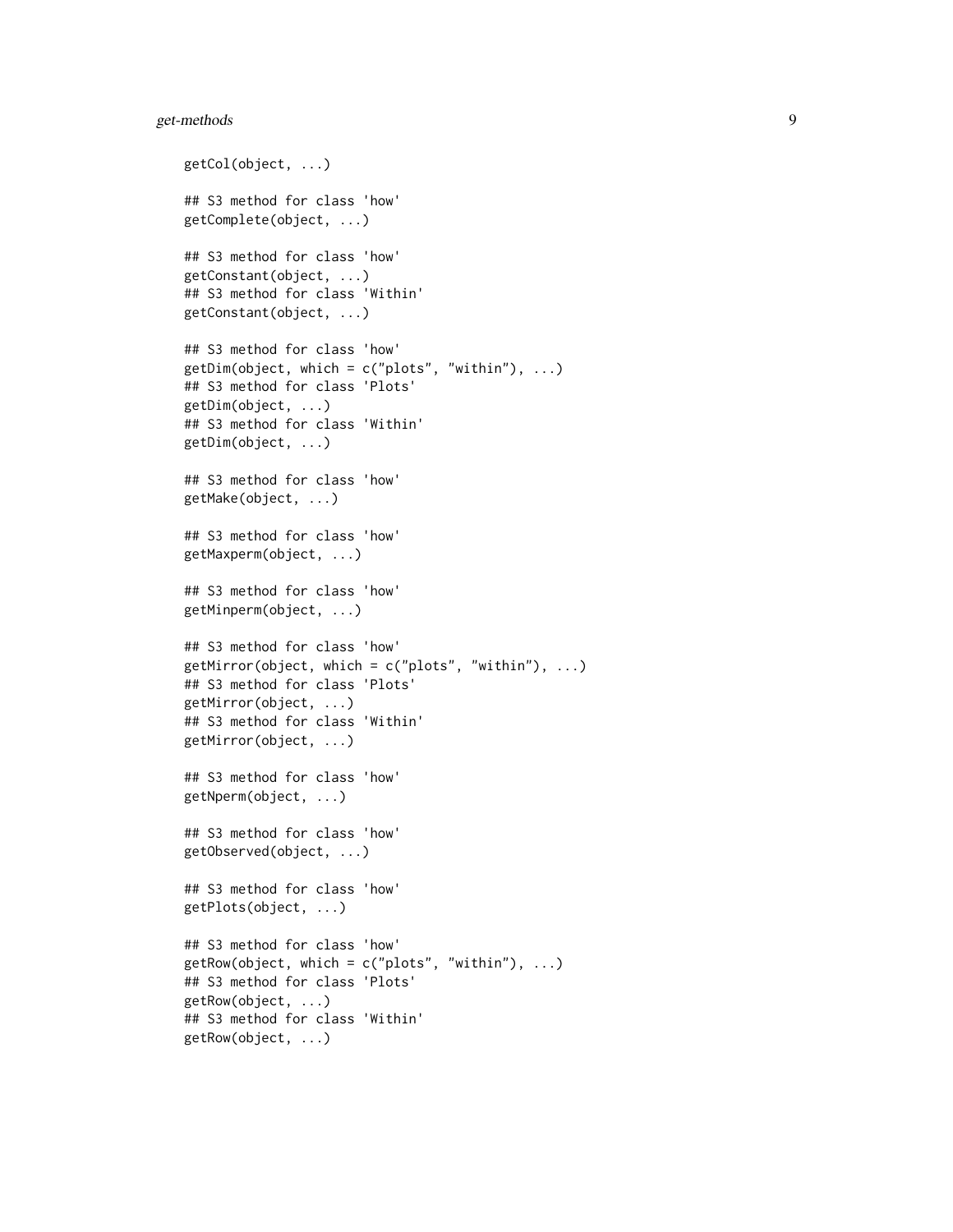```
## S3 method for class 'how'
getStrata(object, which = c("plots", "blocks"),
         drop = TRUE, ...## S3 method for class 'Plots'
getStrata(object, drop = TRUE, ...)
## S3 method for class 'how'
getType(object, which = c("plots", "within"), ...)## S3 method for class 'Plots'
getType(object, ...)
## S3 method for class 'Within'
getType(object, ...)
## S3 method for class 'how'
getWithin(object, ...)
## S3 method for class 'allPerms'
getControl(object, ...)
```
#### Arguments

| object                  | An R object to dispatch on.                                       |
|-------------------------|-------------------------------------------------------------------|
| which                   | character; which level of restriction to extract information for. |
| drop                    | logical; should un-used factor levels be dropped?                 |
| $\cdot$ $\cdot$ $\cdot$ | Arguments passed on to other methods.                             |

# Details

These are extractor functions for working with permutation design objects created by [how](#page-10-1). They should be used in preference to directly subsetting the permutation design in case the internal structure of object changes as permute is developed.

getHow is an alias for getControl; specific methods are implemented for getControl if you are debugging.

# Value

These are simple extractor functions and return the contents of the corresponding components of object.

#### Author(s)

Gavin Simpson

# See Also

[check](#page-4-2), a utility function for checking permutation scheme described by [how](#page-10-1).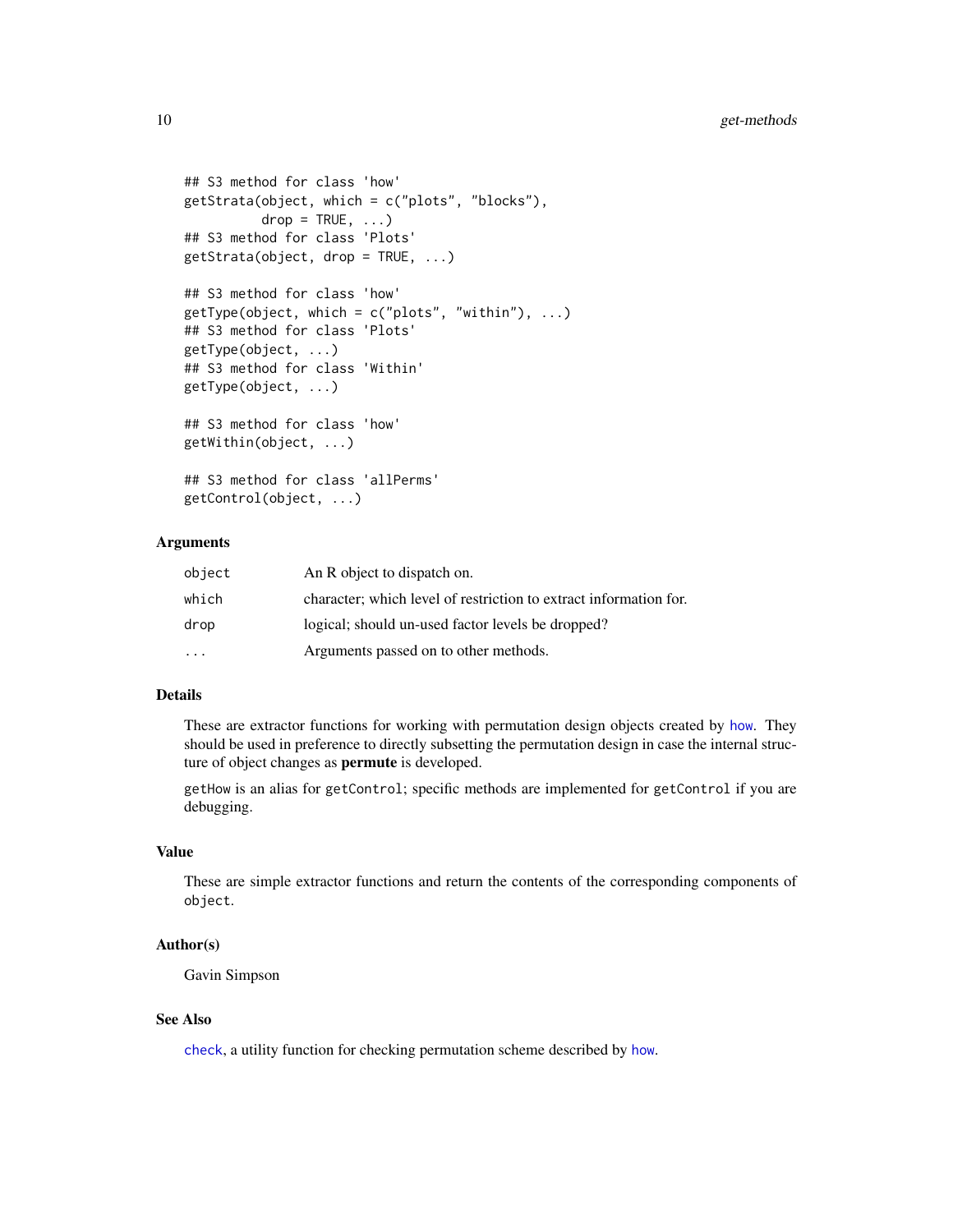<span id="page-10-0"></span>how the contract of the contract of the contract of the contract of the contract of the contract of the contract of the contract of the contract of the contract of the contract of the contract of the contract of the contra

# Examples

```
## extract components from a "how" object
hh \le how()
getWithin(hh)
getNperm(hh)
```
<span id="page-10-1"></span>

how *How to define a permutation design?*

# <span id="page-10-2"></span>Description

Utility functions to describe unrestricted and restricted permutation designs for time series, line transects, spatial grids and blocking factors.

#### Usage

```
how(within = Within(), plots = Plots(), blocks = NULL,
   nperm = 199, complete = FALSE, maxperm = 9999,
   minperm = 5040, all.perms = NULL, make = TRUE,
   observed = FALSE)
Within(type = c("free","series","grid","none"),
      constant = FALSE, mirror = FALSE,
      ncol = NULL, nrow = NULL)Plots(strata = NULL, type = c("none","free","series","grid"),
     mirror = FALSE, ncol = NULL, nrow = NULL)
```
# Arguments

| within, plots, blocks |                                                                                                                                                                                                                                                                                                                                                                                                                                         |
|-----------------------|-----------------------------------------------------------------------------------------------------------------------------------------------------------------------------------------------------------------------------------------------------------------------------------------------------------------------------------------------------------------------------------------------------------------------------------------|
|                       | Permutation designs for samples within the levels of plots (within), permu-<br>tation of plots themselves, or for the definition of blocking structures which<br>further restrict permutations (blocks). within and plots each require a named<br>list as produced by Within and Plots respectively. blocks takes a factor (or<br>an object coercible to a factor via as factor), the levels of which define the<br>blocking structure. |
| nperm                 | numeric; the number of permutations.                                                                                                                                                                                                                                                                                                                                                                                                    |
| complete              | logical; should complete enumeration of all permutations be performed?                                                                                                                                                                                                                                                                                                                                                                  |
| type                  | character; the type of permutations required. One of "free", "series", "grid"<br>or "none". See Details.                                                                                                                                                                                                                                                                                                                                |
| maxperm               | numeric; the maximum number of permutations to perform. Currently unused.                                                                                                                                                                                                                                                                                                                                                               |
| minperm               | numeric; the lower limit to the number of possible permutations at which com-<br>plete enumeration is performed. When nperm is lower than minperm, sampling<br>is performed from the set of complete permutations to avoid duplicate permuta-<br>tions. See argument complete and Details, below.                                                                                                                                       |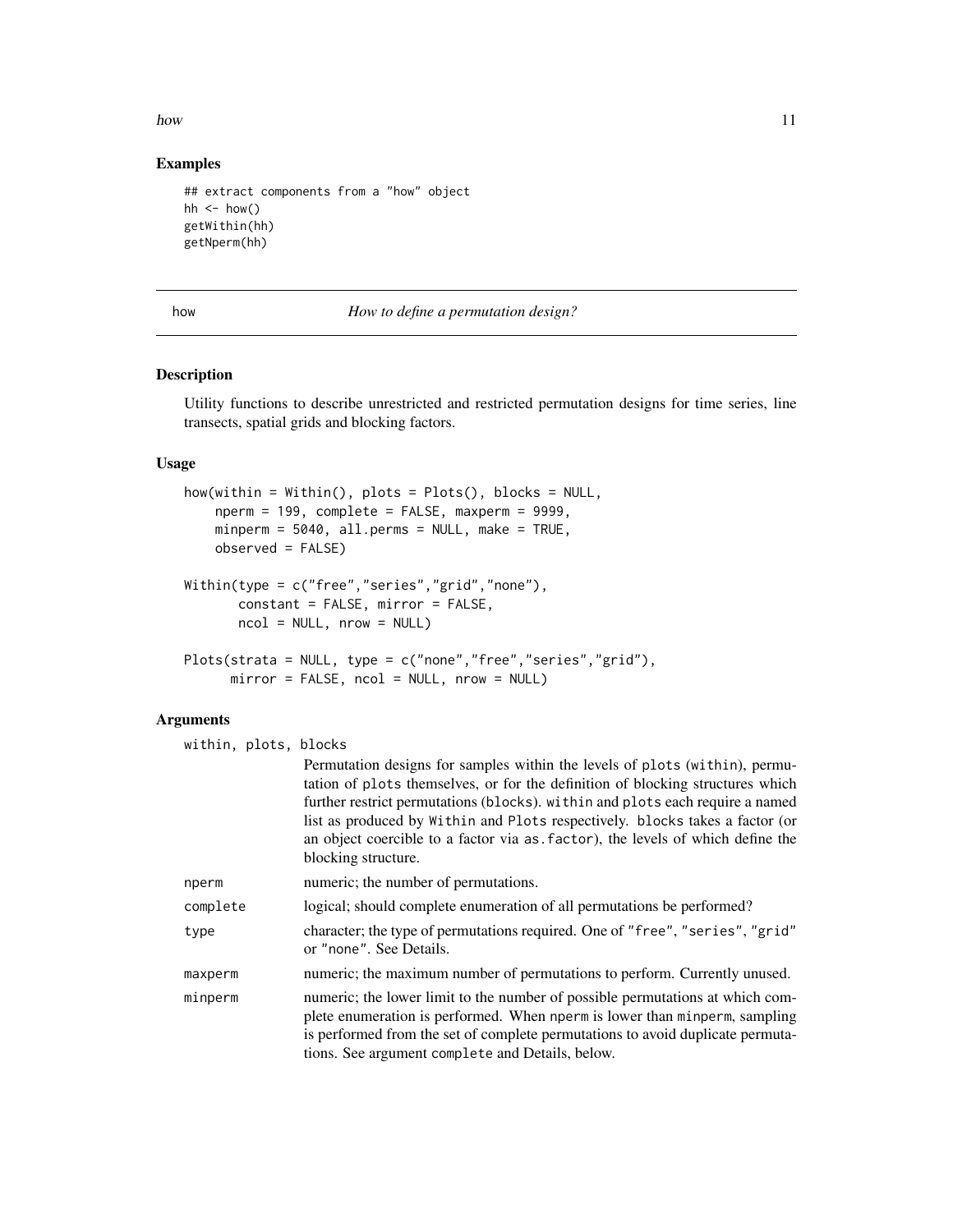<span id="page-11-0"></span>

| all.perms  | an object of class all Perms, the result of a call to all Perms.                                                                                                                                                                             |
|------------|----------------------------------------------------------------------------------------------------------------------------------------------------------------------------------------------------------------------------------------------|
| make       | logical; should check generate all possible permutations? Useful if want to<br>check permutation design but not produce the matrix of all permutations, or to<br>circumvent the heuristics governing when complete enumeration is activated. |
| observed   | logical; should the observed permutation be returned as part of the set of all<br>permutations? Default is FALSE to facilitate usage in higher level functions.                                                                              |
| constant   | logical; should the same permutation be used within each level of strata? If<br>FALSE a separate, possibly restricted, permutation is produced for each level of<br>strata.                                                                  |
| mirror     | logical; should mirroring of sequences be allowed?                                                                                                                                                                                           |
| ncol, nrow | numeric; the number of columns and rows of samples in the spatial grid respec-<br>tively.                                                                                                                                                    |
| strata     | A factor, or an object that can be coerced to a factor via as factor, specifying<br>the strata for permutation.                                                                                                                              |

# Details

shuffle can generate permutations for a wide range of restricted permutation schemes. A small selection of the available combinations of options is provided in the Examples section below.

Argument type controls how samples are actually permuted; "free" indicates randomization, "series" indicates permutation via cyclic shifts (suitable for evenly-spaced line transect or time series data), "grid" indicates permutation via toroidal shifts (suitable for samples on a regular grid), and "none" indicates no permutation of samples. See the package vignette (browseVignettes("permute")) for additional information on each of these types of permutation.

Argument mirror determines whether grid or series permutations can be mirrored. Consider the sequence 1,2,3,4. The relationship between consecutive observations is preserved if we reverse the sequence to 4,3,2,1. If there is no inherent direction in your experimental design, mirrored permutations can be considered part of the Null model, and as such increase the number of possible permutations. The default is to not use mirroring so you must explicitly turn this on using mirror = TRUE in how.

To permute plots rather than the observations within plots (the levels of strata), use Within(type = "none") and  $Plots(type = foo)$ , where foo is how you want the plots to be permuted. However, note that the number of observations within each plot **must** be equal!

For some experiments, such as BACI designs, one might wish to use the same permutation within each plot. This is controlled by argument constant. If constant = TRUE then the same permutation will be generated for each level of strata. The default is constant = FALSE.

# Value

For how a list with components for each of the possible arguments.

# Author(s)

Gavin Simpson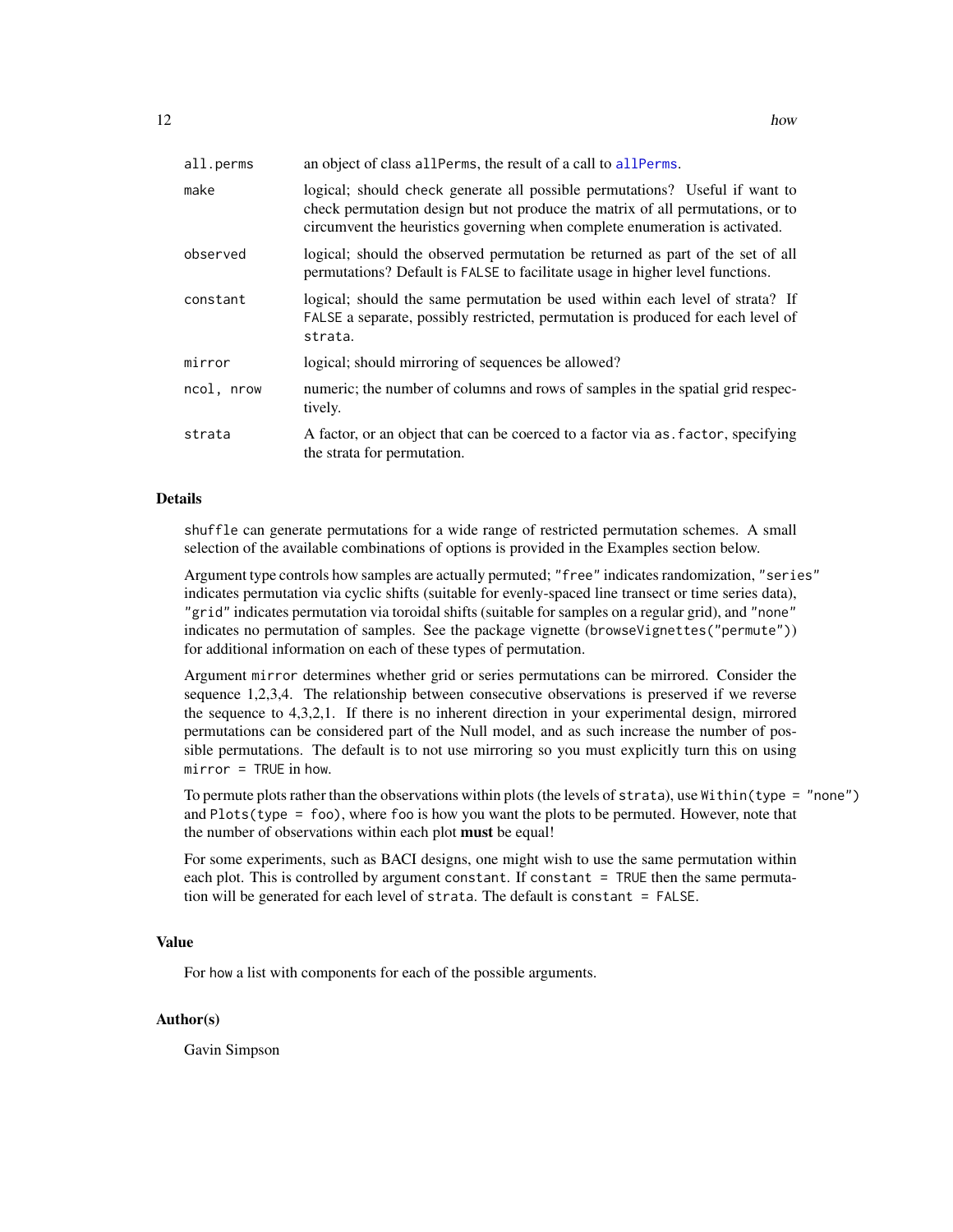<span id="page-12-0"></span>jackal 13

#### References

shuffle() is modelled after the permutation schemes of Canoco 3.1 (ter Braak, 1990); see also Besag & Clifford (1989).

Besag, J. and Clifford, P. (1989) Generalized Monte Carlo significance tests. *Biometrika* 76; 633– 642.

ter Braak, C. J. F. (1990). *Update notes: CANOCO version 3.1*. Wageningen: Agricultural Mathematics Group. (UR).

#### See Also

[shuffle](#page-18-1) and [shuffleSet](#page-23-1) for permuting from a design, and [check](#page-4-2), a utility function for checking permutation design described by how.

#### Examples

```
## Set up factors for the Plots and Blocks
plts \leftarrow gl(4, 10) ## 4 Plots of 10 samples each
blks \leftarrow gl(2, 20) ## 2 Blocks of 20 samples each
## permutation design
h1 \le how(within = Within(type = "series", mirror = TRUE),
          plots = Plots(strata = plts, type = "series"),
          blocks = blks)
## The design can be updated...
## ... remove the blocking:
update(h1, blocks = NULL)
## ... or switch the type of shuffling at a level:
#update(h1, plots = update(getPlots(h1), type = "none"))
plots2 <- update(getPlots(h1), type = "none")
update(h1, plots = plots2)
```
jackal *Mandible lengths of male and female golden jackals*

#### Description

Mandible lengths (in mm) for male and female golden jackals (*Canis aureus*) from a collection of specimens in the British Museum of Natural History, London, UK.

#### Usage

data(jackal)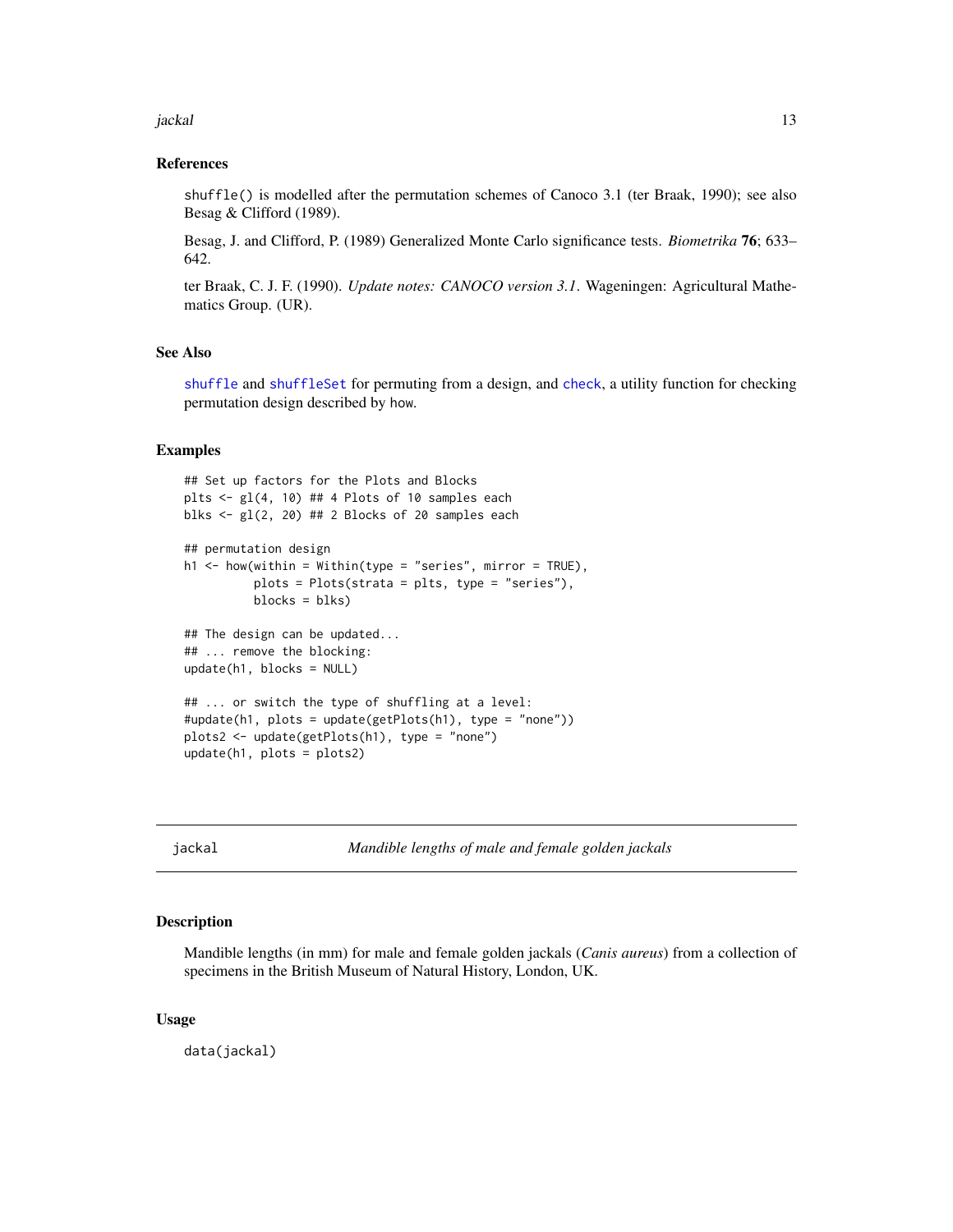# Format

A data frame with 20 observations on the following 2 variables.

Length a numeric vector

Sex a factor with levels Male Female

#### Source

The data were manually transcribed from Manly (2007).

#### References

Higham, C.F.W., Kijngam, A., and Manly, B.F.J. (1980) An analysis of prehistoric canid remains from Thailand. *Journal of Archaeological Science* 7:149-165.

Manly, B.F.J. (2007) *Randomization, bootstrap and Monte Carlo methods in biology. Third Edition*. Chapman \& Hall/CRC, Boca Raton.

#### Examples

```
data(jackal)
str(jackal)
## boxplot of mandible length vs sex
plot(Length ~ Sex, data = jackal)
```
<span id="page-13-1"></span>nobs-methods *Number of observations in a given object*

#### Description

[nobs](#page-0-0) is a generic function to return the number of observations from a model. shuffle provides a few methods for other types of data object in R.

#### Usage

```
## S3 method for class 'numeric'
nobs(object, ...)
## S3 method for class 'integer'
nobs(object, ...)
## S3 method for class 'matrix'
nobs(object, ...)
## S3 method for class 'data.frame'
nobs(object, ...)
```
<span id="page-13-0"></span>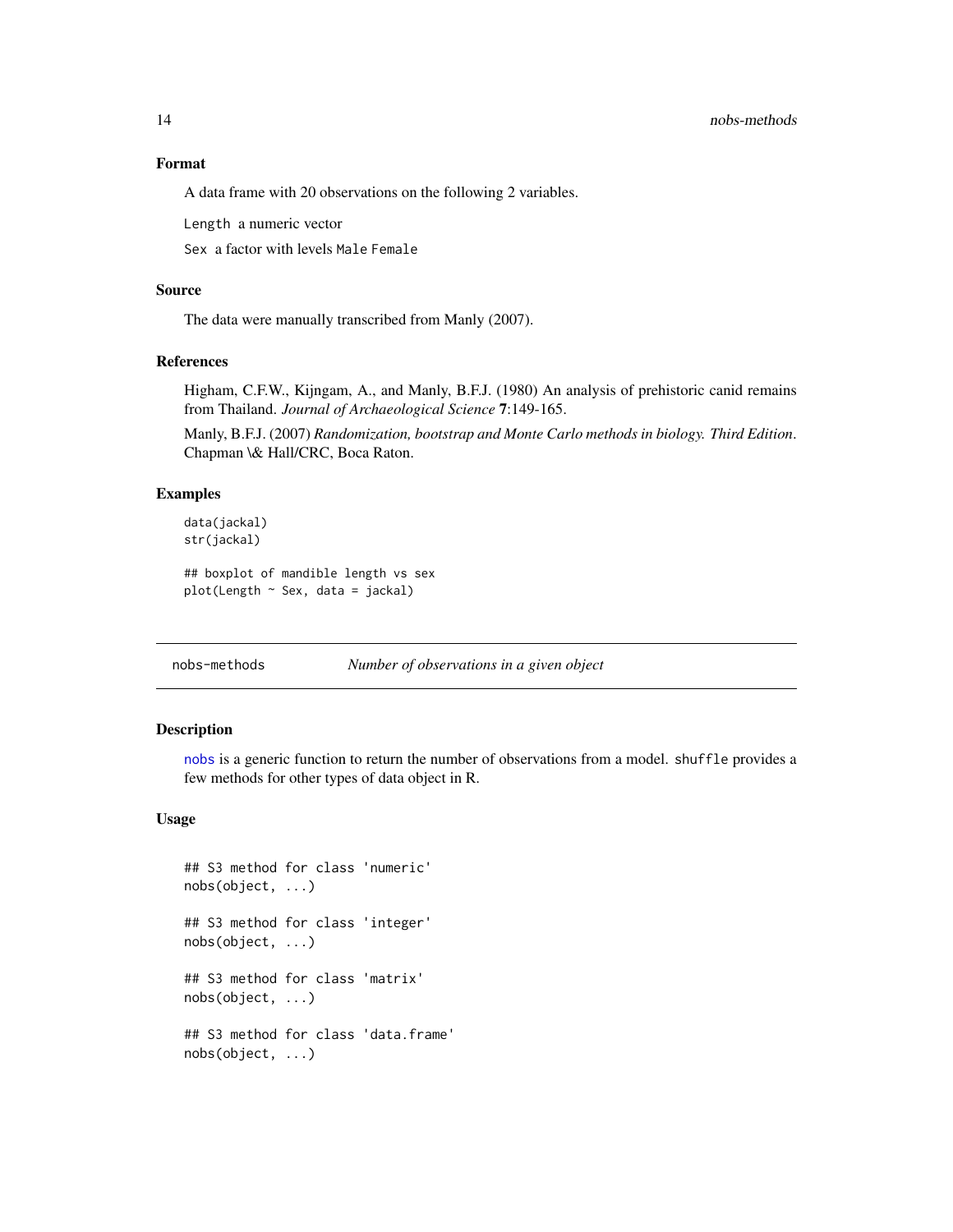#### <span id="page-14-0"></span>numPerms 15

```
## S3 method for class 'character'
nobs(object, ...)
## S3 method for class 'factor'
nobs(object, ...)
```
### Arguments

| object            | a data frame or matrix, or a numeric, integer, character, or factor vector. |
|-------------------|-----------------------------------------------------------------------------|
| $\cdot\cdot\cdot$ | arguments to other methods.                                                 |

# Details

Function nobs is a simple generic function to return the number of observations in a range of R model objects. Methods are provided to work with a variety of R objects.

# Value

The (numeric) number of observations in object.

## Author(s)

Gavin Simpson

# Examples

```
set.seed(1)
## numeric vector
len <- sample(1:10, 1)
v <- as.numeric(sample(1:100, len))
len
obs < -nobs(v)isTRUE(all.equal(len, obs))
## integer
len <- sample(1L:10L, 1)
obs <- nobs(len)
isTRUE(all.equal(len, obs))
```
<span id="page-14-1"></span>numPerms *Number of possible permutations for a given object*

#### Description

numPerms calculates the maximum number of permutations possible under the current permutation scheme.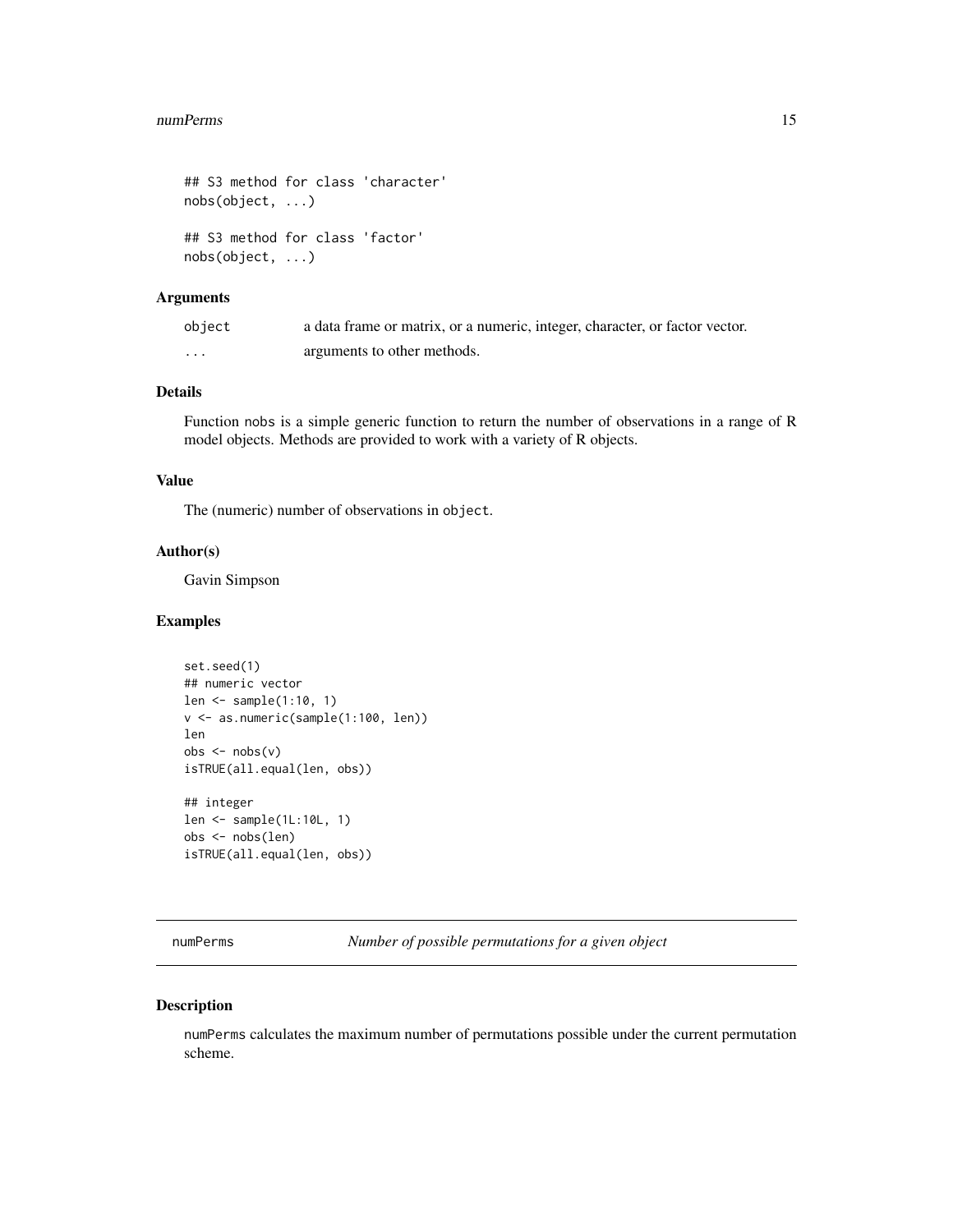#### Usage

numPerms(object, control = how())

#### Arguments

| object  | any object handled by nobs.                                                                                  |
|---------|--------------------------------------------------------------------------------------------------------------|
| control | a list of control values describing properties of the permutation design, as re-<br>turned by a call to how. |

#### Details

Function numPerms returns the number of permutations for the passed object and the selected permutation scheme. object can be one of a data frame, matrix, an object for which a scores method exists, or a numeric or integer vector. In the case of a numeric or integer vector, a vector of length 1 can be used and it will be expanded to a vector of length object (i.e., 1:object) before computing the number of permutations. As such, object can be the number of observations not just the object containing the observations.

# Value

The (numeric) number of possible permutations of observations in object.

#### Note

In general, mirroring "series" or "grid" designs doubles or quadruples, respectively, the number of permutations without mirroring (within levels of strata if present). This is not true in two special cases:

- 1. In "grid" designs where the number of columns is equal to 2, and
- 2. In "series" designs where the number of observations in a series is equal to 2.

For example, with 2 observations there are 2 permutations for "series" designs:

- 1. 1-2, and
- 2. 2-1.

If these two permutations were mirrored, we would have:

- 1. 2-1, and
- 2. 1-2.

It is immediately clear that this is the same set of permutations without mirroring (if one reorders the rows). A similar situation arises in "grid" designs where the number of columns per *grid* is equal to 2. Note that the number of rows per *grid* is not an issue here.

### Author(s)

Gavin Simpson

<span id="page-15-0"></span>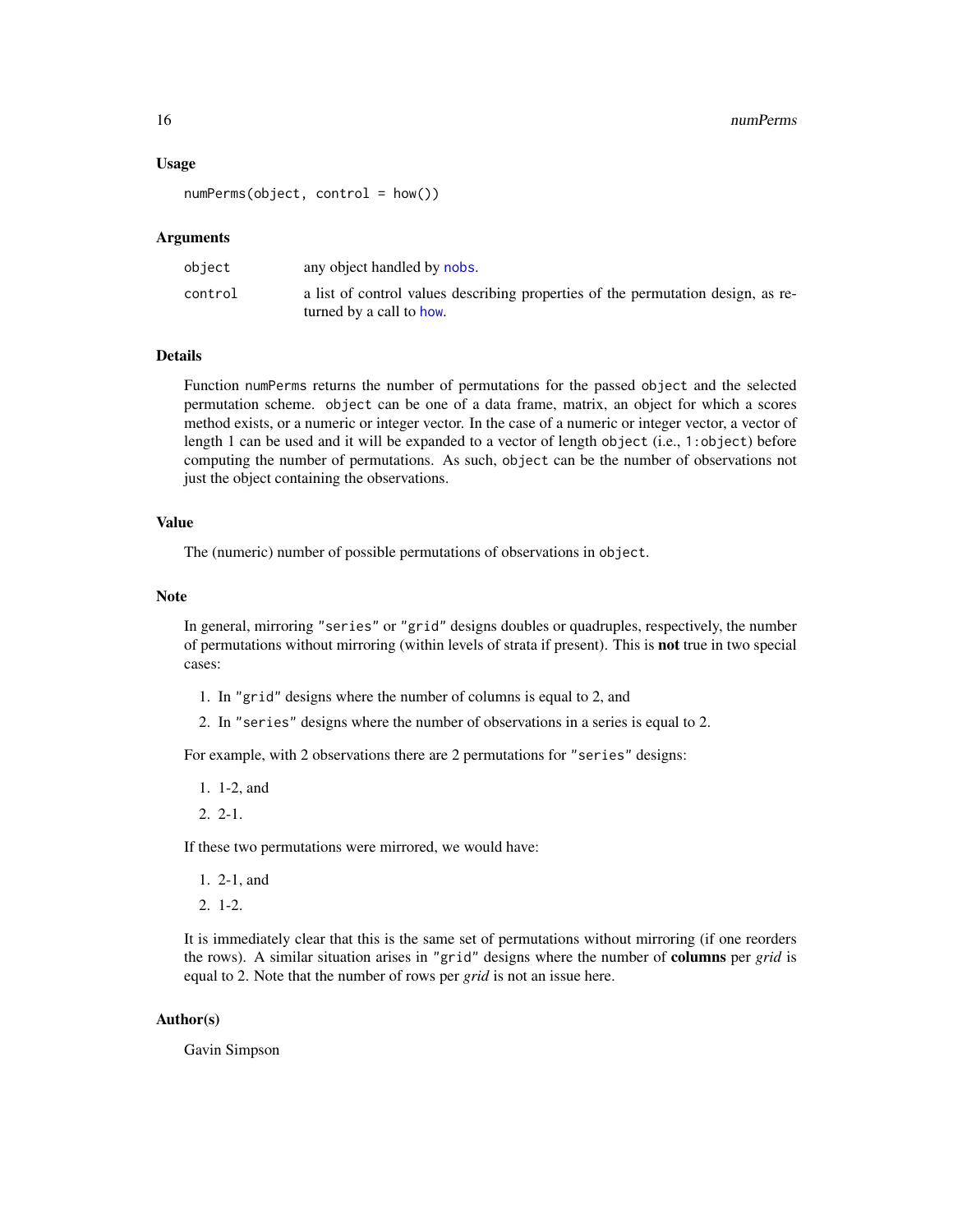#### <span id="page-16-0"></span>set-methods and the set-methods of  $\sim$  17

#### See Also

[shuffle](#page-18-1) and [how](#page-10-1). Additional [nobs](#page-0-0) methods are provide, see [nobs-methods](#page-13-1).

#### Examples

```
## permutation design --- see ?how
ctrl <- how() ## defaults to freely exchangeable
## vector input
v <- 1:10
(obs < -nobs(v))numPerms(v, control = ctrl)## integer input
len \leftarrow length(v)
(obs <- nobs(len))
numPerms(len, control = ctrl)
## new design, objects are a time series
ctrl \leftarrow \text{how}(\text{within} = \text{Within}(\text{type} = \text{"series"))numPerms(v, control = ctrl)## number of permutations possible drastically reduced...
## ...turn on mirroring
ctrl \leq \text{how}(\text{within} = \text{Within}(\text{type} = \text{"series", \text{ mirror} = \text{TRUE}}))numPerms(v, control = ctrl)## Try blocking --- 2 groups of 5
bl \leq -\text{numPerms}(v, \text{control} = \text{how}(\text{blocks} = gl(2,5)))bl
## should be same as
p1 \leq -\text{numPerms}(v, \text{control} = \text{how(plots} = \text{Plots}(\text{strata} = \text{gl}(2,5))))pl
stopifnot(all.equal(bl, pl))
```
set-methods *Replacement functions to set components of a permutation design*

#### Description

Simple functions to allow abstracted replacement of components of a permutation design, for example as returned by [how](#page-10-1). In addition to performing replacement of components of the list returned by [how](#page-10-1), these replacement function also update the matched calls stored within the list to facilitate the use of [update](#page-0-0) by users.

#### Usage

setBlocks(object) <- value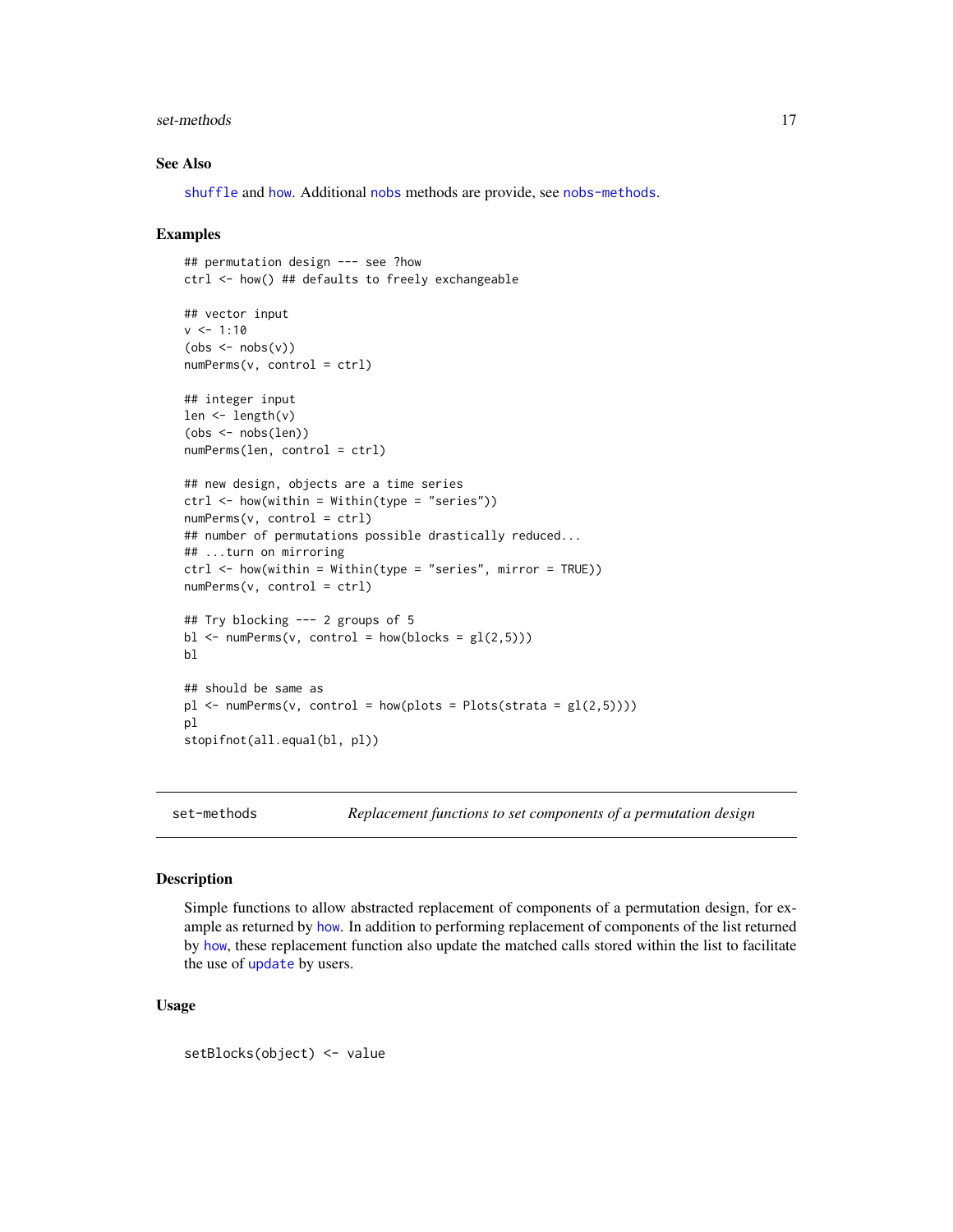#### <span id="page-17-0"></span>18 set-methods and the set-methods of the set-methods of the set-methods of the set-methods of the set-methods of the set-methods of the set-methods of the set-methods of the set-methods of the set-methods of the set-metho

```
setPlots(object) <- value
setWithin(object) <- value
setStrata(object) <- value
setNperm(object) <- value
setAllperms(object) <- value
setMaxperm(object) <- value
setMinperm(object) <- value
setComplete(object) <- value
setMake(object) <- value
setObserved(object) <- value
setRow(object) <- value
setCol(object) <- value
setDim(object) <- value
setType(object) <- value
setMirror(object) <- value
setConstant(object) <- value
```
# Arguments

| object | An R object to dispatch on.   |
|--------|-------------------------------|
| value  | The replacement value/object. |

#### Details

These are replacement functions for working with permutation design objects created by [how](#page-10-1). They should be used in preference to directly updating the permutation design in case the internal structure of object changes as **permute** is developed and because the matched call also needs to be [update](#page-0-0)d to facilitate use of update on the [how](#page-10-1) object.

#### Value

These replacement functions return object suitably modified.

#### Note

setStrata<- has methods for objects of class "how" and "Plots". The former sets the blocks component of the [how](#page-10-1) object, whilst the latter sets the strata component of the [Plots](#page-10-2) object.

setDim<-, setRow<-, and setCol<- cannot be used on an object of class "how". Instead, extract the Plots or Within components with [getPlots](#page-7-1) or [getWithin](#page-7-1) and alter those components, then use the resulting object to replace the plots or within components using setPlots or setWithin.

# Author(s)

Gavin Simpson

#### See Also

[check](#page-4-2), a utility function for checking permutation scheme described by [how](#page-10-1). Comparable extractor functions are also available; see [get-methods](#page-7-2).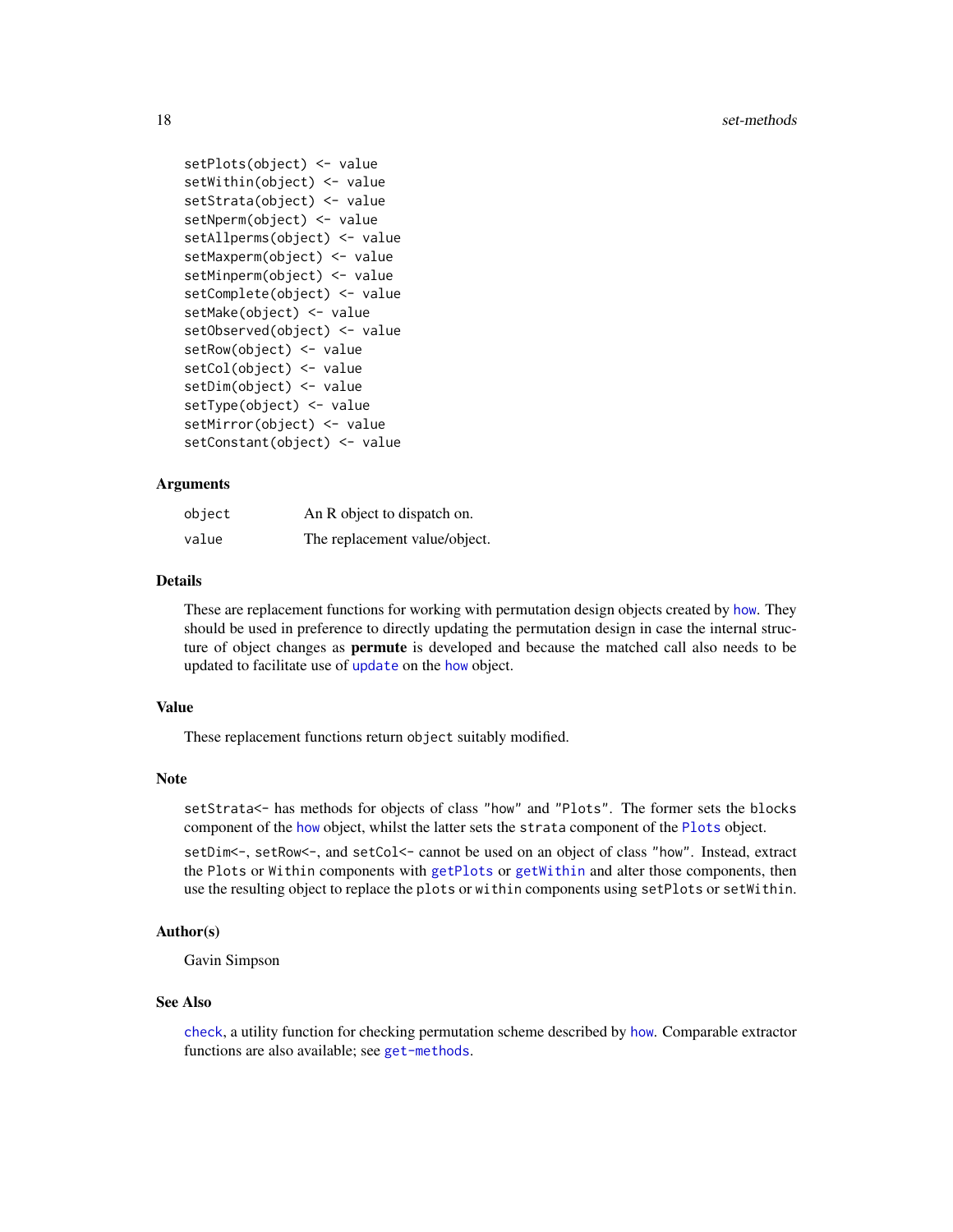#### <span id="page-18-0"></span>shuffle that the state of the state of the state of the state of the state of the state of the state of the state of the state of the state of the state of the state of the state of the state of the state of the state of t

### Examples

```
## extract components from a "how" object
hh \le how()
getNperm(hh)
setNperm(hh) <- 999
getNperm(hh)
```
<span id="page-18-1"></span>shuffle *Unrestricted and restricted permutations*

#### Description

Unrestricted and restricted permutation designs for time series, line transects, spatial grids and blocking factors.

#### Usage

 $shuffle(n, control = how())$ 

permute(i, n, control)

# Arguments

| n            | numeric; the length of the returned vector of permuted values. Usually the num-<br>ber of observations under consideration. May also be any object that nobs knows<br>about; see nobs-methods. |
|--------------|------------------------------------------------------------------------------------------------------------------------------------------------------------------------------------------------|
| control      | a list of control values describing properties of the permutation design, as re-<br>turned by a call to how.                                                                                   |
| $\mathbf{i}$ | integer; row of control \$all. perms to return.                                                                                                                                                |

#### Details

shuffle can generate permutations for a wide range of restricted permutation schemes. A small selection of the available combinations of options is provided in the Examples section below.

permute is a higher level utility function for use in a loop within a function implementing a permutation test. The main purpose of permute is to return the correct permutation in each iteration of the loop, either a random permutation from the current design or the next permutation from control\$all.perms if it is not NULL and control\$complete is TRUE.

# Value

For shuffle a vector of length n containing a permutation of the observations 1, ..., n using the permutation scheme described by argument control.

For permute the ith permutation from the set of all permutations, or a random permutation from the design.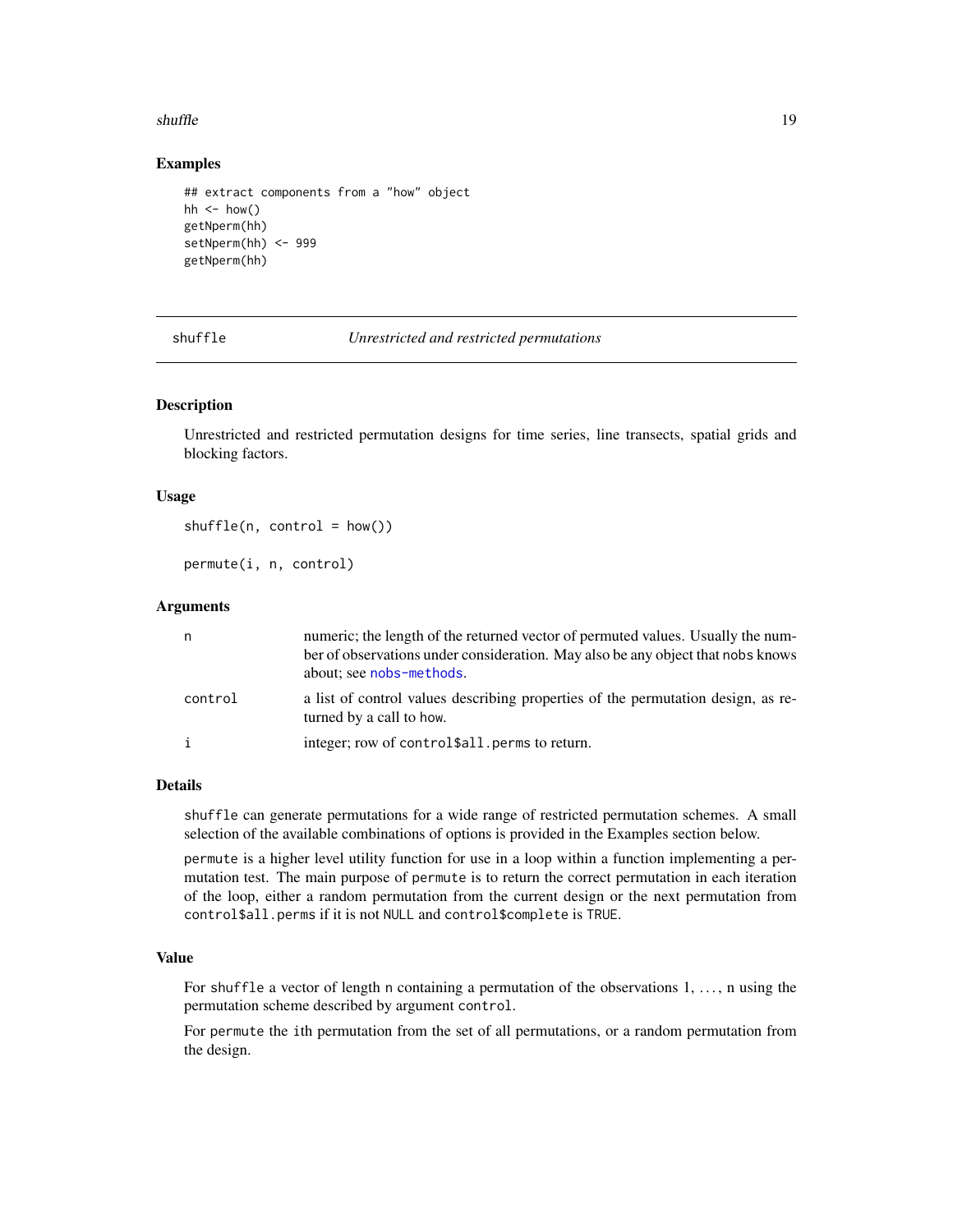#### <span id="page-19-0"></span>Author(s)

Gavin Simpson

#### References

shuffle() is modelled after the permutation schemes of Canoco 3.1 (ter Braak, 1990); see also Besag & Clifford (1989).

Besag, J. and Clifford, P. (1989) Generalized Monte Carlo significance tests. *Biometrika* 76; 633– 642.

ter Braak, C. J. F. (1990). *Update notes: CANOCO version 3.1*. Wageningen: Agricultural Mathematics Group. (UR).

#### See Also

[check](#page-4-2), a utility function for checking permutation scheme described by [how](#page-10-1).

#### Examples

```
set.seed(1234)
## unrestricted permutations
shuffle(20)
## observations represent a time series of line transect
CTRL \leq -\hbox{how}(within = Within(type = "series"))shuffle(20, control = CTRL)
## observations represent a time series of line transect
## but with mirroring allowed
CTRL <- how(within = Within(type = "series", mirror = TRUE))
shuffle(20, control = CTRL)
## observations represent a spatial grid, 5rx4c
nr <- 5
nc < -4CTRL \leq how(within = Within(type = "grid", ncol = nc, nrow = nr))
perms <- shuffle(20, control = CTRL)
## view the permutation as a grid
matrix(maxrix(1:20, nrow = nr, ncol = nc)[perms],ncol = nc, nrow = nr)
## random permutations in presence of strata
plots \leftarrow Plots(strata = gl(4, 5))
CTRL \leq -how(plots = plots, within = Within(type = "free"))shuffle(20, CTRL)
## as above but same random permutation within strata
CTRL \leq how(plots = plots, within = Within(type = "free",
            constant = TRUE))
shuffle(20, CTRL)
```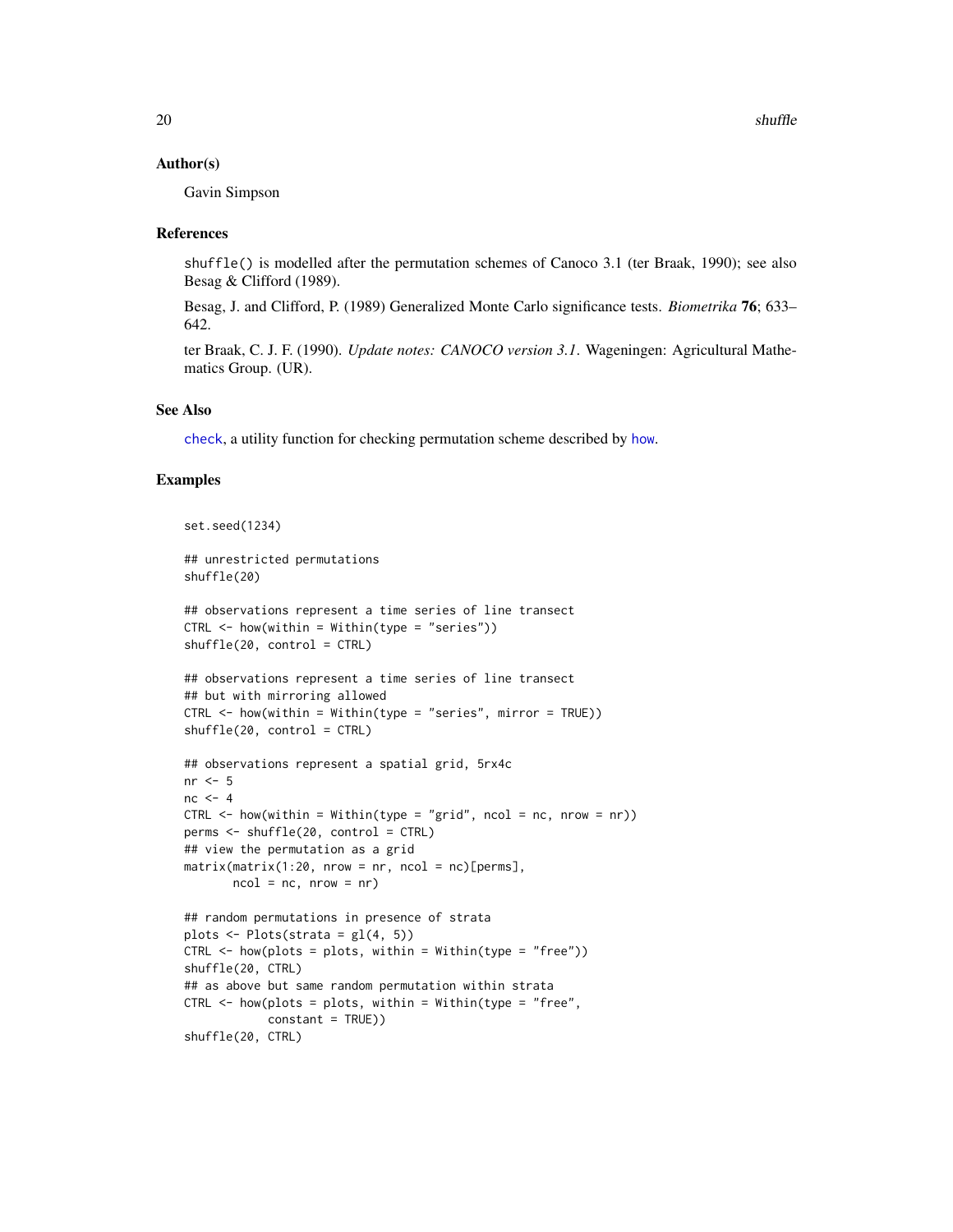#### $\mu$ shuffle  $\mu$  21

```
## time series within each level of block
CTRL \leq -\hbox{how(plots = plots, within = Within(type = "series"))shuffle(20, CTRL)
## as above, but with same permutation for each level
CTRL \leq -how(plots = plots, within = Within(type = "series",constant = TRUE))
shuffle(20, CTRL)
## spatial grids within each level of block, 4 x (5r x 5c)
nr \leq -5nc < -5nb <- 4 ## number of blocks
plots <- Plots(gl(nb, 25))
CTRL \leq - \text{how(plots = plots},within = Within(type = "grid", ncol = nc, nrow = nr))
shuffle(100, CTRL)
## as above, but with same permutation for each level
CTRL <- how(plots = plots,
            within = Within(type = "grid", ncol = nc, nrow = nr,
                             constant = TRUE))
shuffle(100, CTRL)
## permuting levels of plots instead of observations
CTRL \leq how(plots = Plots(gl(4, 5), type = "free"),
            within = Within(type = "none"))
shuffle(20, CTRL)
## permuting levels of plots instead of observations
## but plots represent a time series
CTRL \leq how(plots = Plots(gl(4, 5), type = "series"),
            within = Within(type = "none"))
shuffle(20, CTRL)
## permuting levels of plots but plots represent a time series
## free permutation within plots
CTRL \leq how(plots = Plots(gl(4, 5), type = "series"),
            within = Within(type = "free"))
shuffle(20, CTRL)
## permuting within blocks
grp \le -g1(2, 10) # 2 groups of 10 samples each
CTRL \leq -how(blocks = grp)shuffle(length(grp), control = CTRL)
## Simple function using permute() to assess significance
## of a t.test
pt.test <- function(x, group, control) {
    ## function to calculate t
    t.statistic \leq function(x, y) {
        m \leftarrow length(x)
        n <- length(y)
        ## means and variances, but for speed
        xbar < - mean(x)ybar \leq mean(y)
```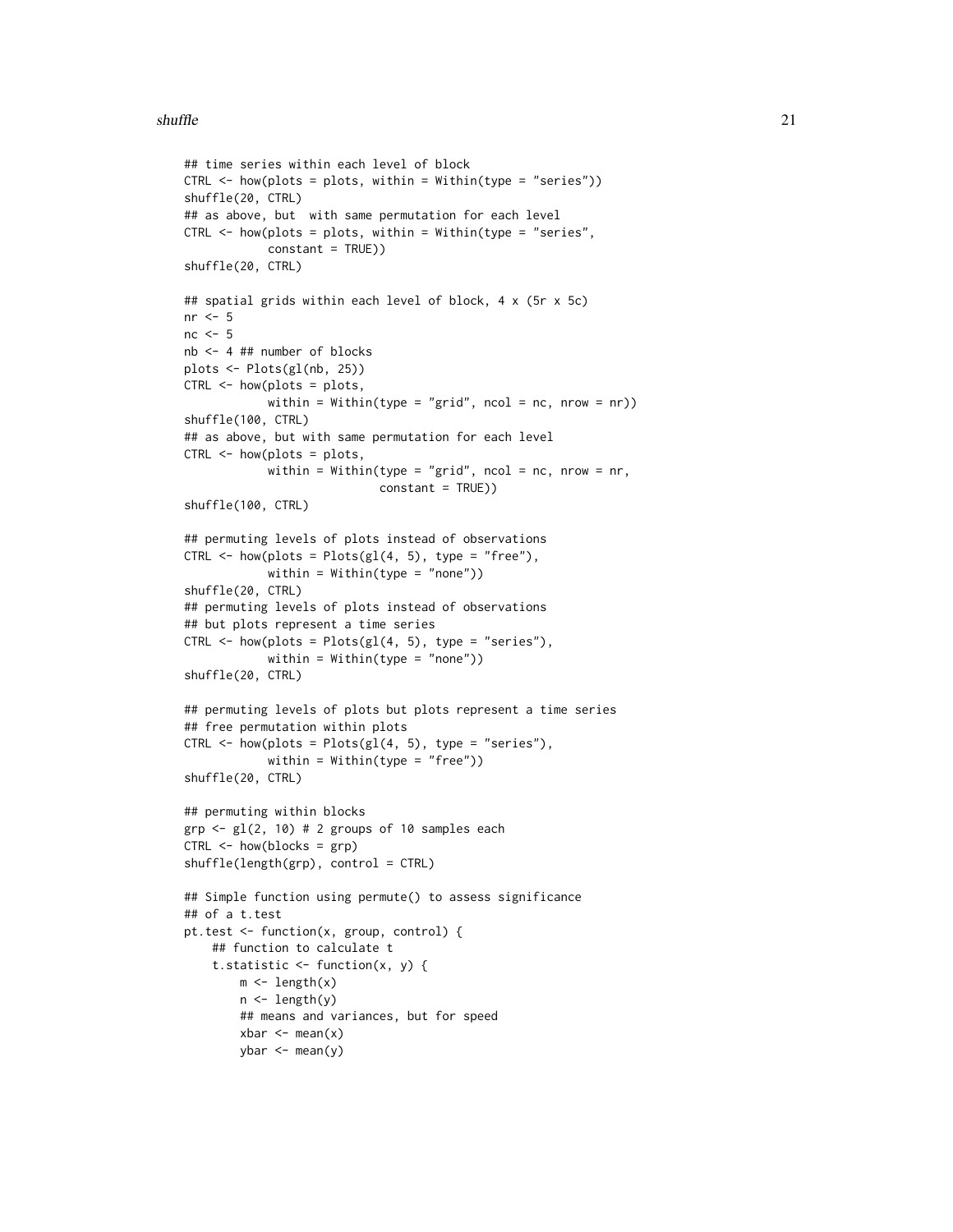```
xvar < -var(x)yvar \leq var(y)pooled <- sqrt(((m-1)*xvar + (n-1)*yvar) / (m+n-2))
        (xbar - ybar) / (pooled * sqrt(1/m + 1/n))}
    ## check the control object
    #control <- check(x, control)$control ## FIXME
    ## number of observations
    Nobs \leq nobs(x)## group names
    lev <- names(table(group))
    ## vector to hold results, +1 because of observed t
    t.permu <- numeric(length = control$nperm) + 1
    ## calculate observed t
    t.perm[1] \leftarrow t.statistic(x[group == lev[1]], x[group == lev[2]])## generate randomisation distribution of t
    for(i in seq_along(t.permu)) {
        ## return a permutation
        want <- permute(i, Nobs, control)
        ## calculate permuted t
        t.permu[i+1] <- t.statistic(x[want][group == lev[1]],
                                    x[want][group == lev[2]]}
    ## pval from permutation test
    pval <- sum(abs(t.permu) >= abs(t.permu[1])) / (control$nperm + 1)
    ## return value
    return(list(t.start = t.permu[1], pval = pval))}
## generate some data with slightly different means
set.seed(1234)
gr1 <- rnorm(20, mean = 9)gr2 < -rnorm(20, mean = 10)dat <- c(gr1, gr2)
## grouping variable
grp <- gl(2, 20, labels = paste("Group", 1:2))
## create the permutation design
control \leq how(nperm = 999, within = Within(type = "free"))
## perform permutation t test
perm.val <- pt.test(dat, grp, control)
perm.val
## compare perm.val with the p-value from t.test()
t.test(dat \sim grp, var.equal = TRUE)
```
shuffle-utils *Utility functions for unrestricted and restricted permutations*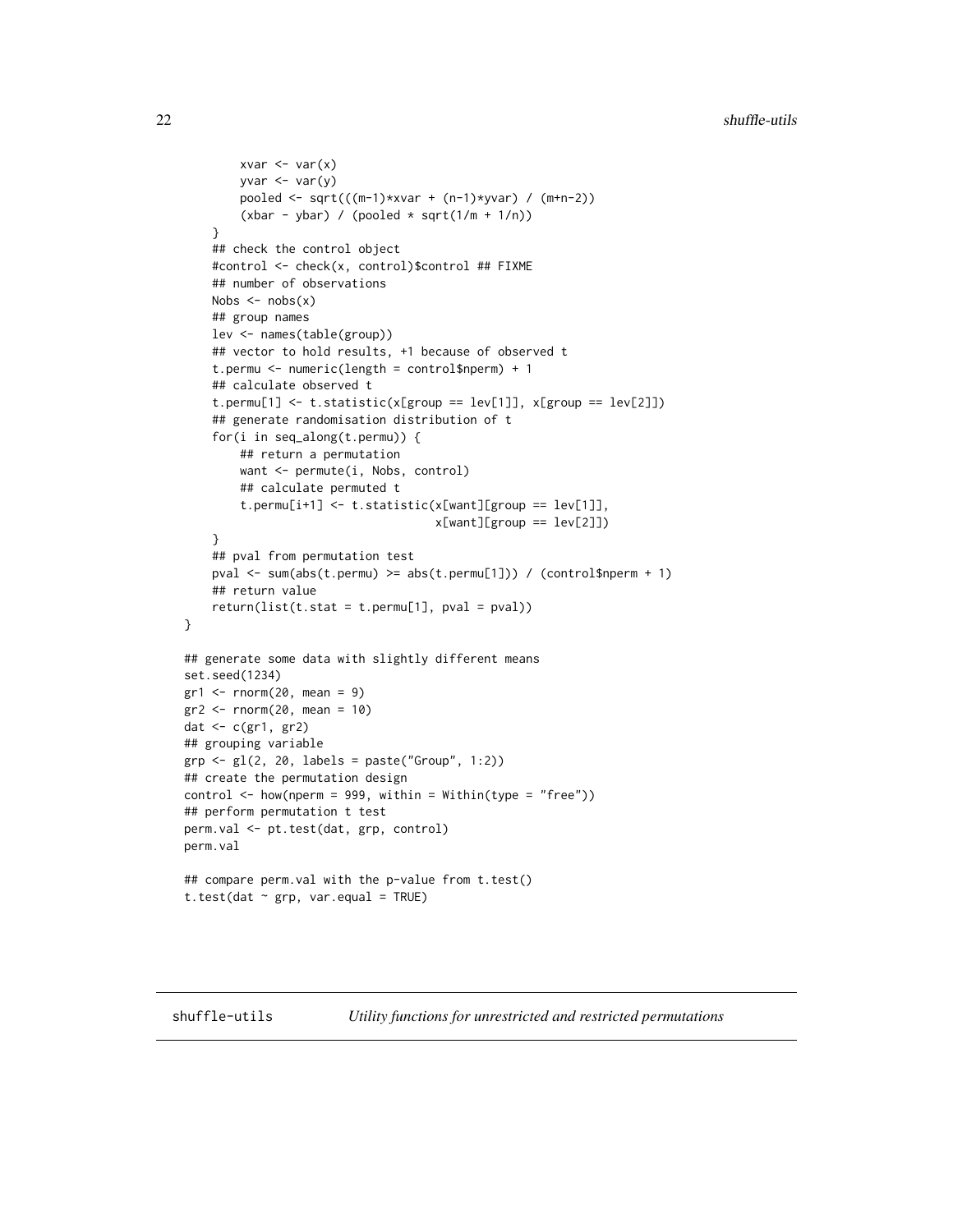#### <span id="page-22-0"></span>shuffle-utils 23

#### Description

Unrestricted and restricted permutations for time series, line transects, spatial grids and blocking factors.

# Usage

```
shuffleFree(x, size)
shuffleSeries(x, mirror = FALSE, start = NULL, flip = NULL)
shuffleGrid(nrow, ncol, mirror = FALSE, start.row = NULL,
            start.col = NULL, flip = NULL)
shuffleStrata(strata, type, mirror = FALSE, start = NULL, flip = NULL,
              nrow, ncol, start.row = NULL, start.col = NULL)
```
#### **Arguments**

| X                    | vector of indices to permute.                                                                                                                                                                                                                                                      |
|----------------------|------------------------------------------------------------------------------------------------------------------------------------------------------------------------------------------------------------------------------------------------------------------------------------|
| size                 | number of random permutations required                                                                                                                                                                                                                                             |
| mirror               | logical; should mirroring of sequences be allowed?                                                                                                                                                                                                                                 |
| start                | integer; the starting point for time series permutations. If missing, a random<br>starting point is determined.                                                                                                                                                                    |
| flip                 | logical, length 1 (shuffleSeries) or length 2 (shuffleGrid); force mirroring<br>of permutation. This will always return the reverse of the computed permuta-<br>tion. For shufflegrid, the first element pertains to flipping rows, the second to<br>flipping columns of the grid. |
| nrow, ncol           | numeric; the number of rows and columns in the grid.                                                                                                                                                                                                                               |
| start.row, start.col |                                                                                                                                                                                                                                                                                    |
|                      | numeric; the starting row and column for the shifted grid permutation. If non<br>supplied, a random starting row and column will be selected.                                                                                                                                      |
| strata               | factor; the blocks to permute.                                                                                                                                                                                                                                                     |
| type                 | character; the type of permutation used to shuffle the strata. One of "free",<br>"grid" or "series".                                                                                                                                                                               |

# Details

These are developer-level functions for generating permuted indexes from one of several restricted and unrestricted designs.

shuffleFree is a wrapper to code underlying [sample](#page-0-0), but without the extra over head of sanity checks. It is defined as sample.int(x, size, replace = FALSE). You must arrange for the correct values to be supplied, where x is a vector of indices to sample from, and size is the number of indices to sample. Sampling is done without replacement and without regard to prior probabilities. Argument size is allowed so that one can draw a single observation at random from the indices x. In general use, size would be set equal to length $\{x\}$ .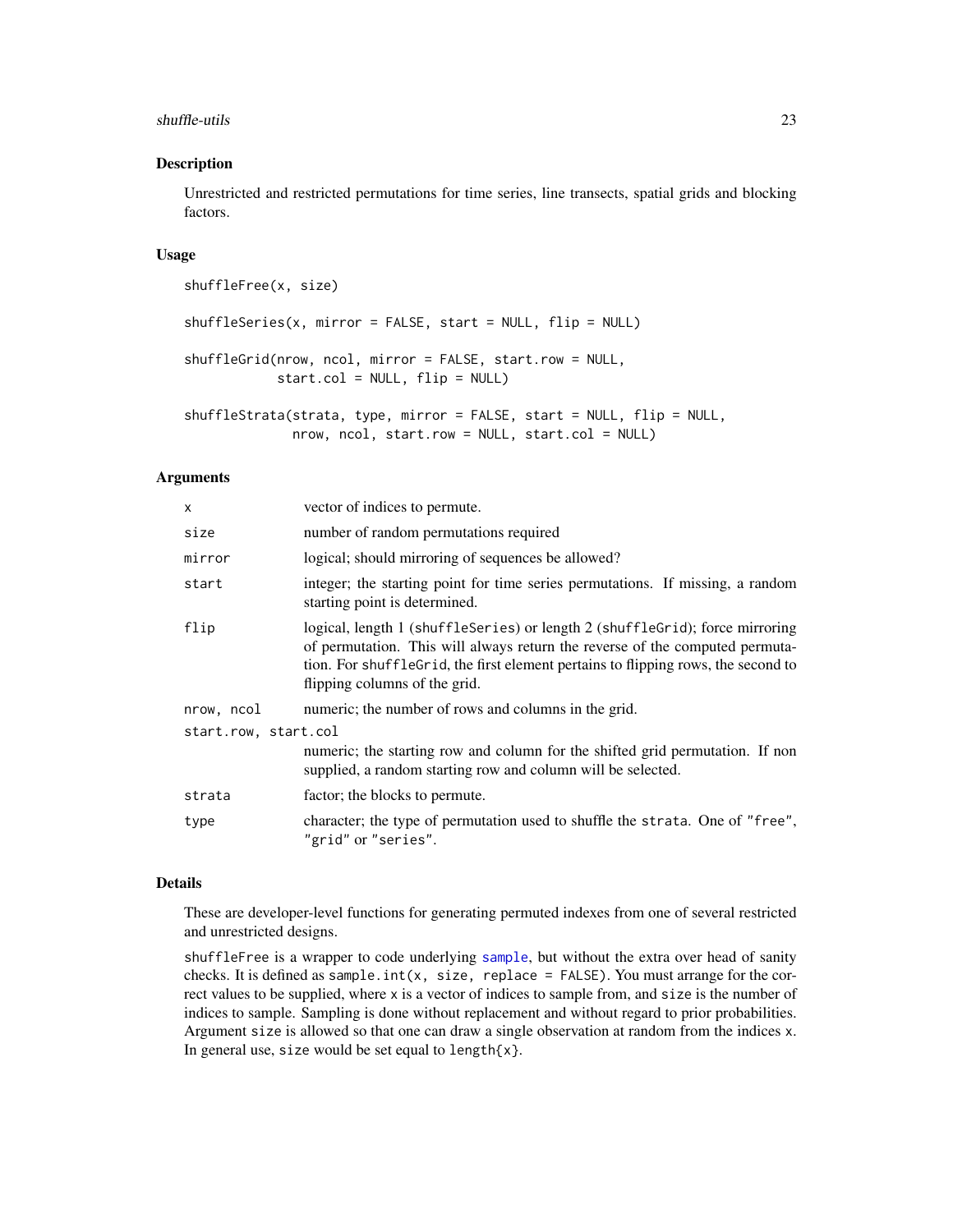# Value

A integer vector of permuted indices.

#### Author(s)

Gavin Simpson

# See Also

[check](#page-4-2), a utility function for checking permutation scheme described by [how](#page-10-1). [shuffle](#page-18-1) as a useroriented wrapper to these functions.

#### Examples

```
set.seed(3)
## draw 1 value at random from the set 1:10
shuffleFree(1:10, 1)
## permute the series 1:10
x < -1:10shuffleSeries(x) \qquad ## with random starting point
shuffleSeries(x, start = 5L) ## known starting point
shuffleSeries(x, flip = TRUE) ## random start, forced mirror
shuffleSeries(x, mirror = TRUE) ## random start, possibly mirror
## permute a grid of size 3x3
shuffleGrid(3, 3) ## random starting row/col
shuffleGrid(3, 3, start.row = 2,
           start.col = 3) ## with known row/col
shuffleGrid(3, 3, flip = rep(TRUE, 2)) ## random start, forced mirror
```
<span id="page-23-1"></span>shuffleSet *Generate a set of permutations from the specified design.*

#### Description

shuffleSet returns a set of nset permutations from the specified design. The main purpose of the function is to circumvent the overhead of repeatedly calling [shuffle](#page-18-1) to generate a set of permutations.

# Usage

```
shuffleSet(n, nest, control = how(), check = TRUE, quietly = FALSE)## S3 method for class 'permutationMatrix'
as.matrix(x, \ldots)
```
<span id="page-23-0"></span>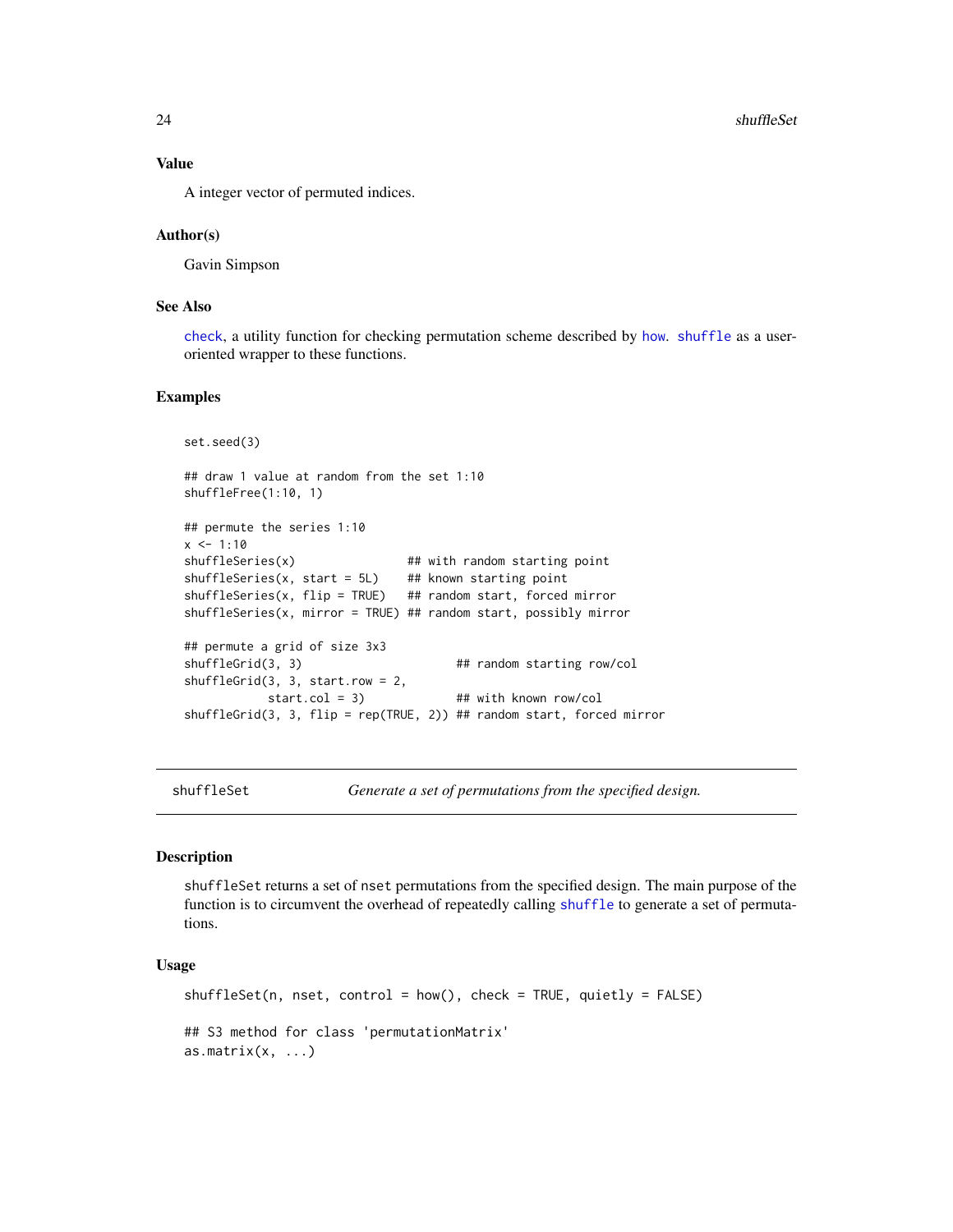#### <span id="page-24-0"></span>shuffleSet 25

#### **Arguments**

| n       | numeric; the number of observations in the sample set. May also be any object<br>that nobs knows about; see nobs-methods.                                                                                  |
|---------|------------------------------------------------------------------------------------------------------------------------------------------------------------------------------------------------------------|
| nset    | numeric; the number of permutations to generate for the set. Can be missing,<br>the default, in which case nset is determined from control.                                                                |
| control | an object of class "how" describing a valid permutation design.                                                                                                                                            |
| check   | logical; should the design be checked for various problems via function check?<br>The default is to check the design for the stated number of observations and<br>update control accordingly. See Details. |
| quietly | logical; should messages by suppressed?                                                                                                                                                                    |
| X       | an object of class "permutationMatrix", as returned by shuffleSet.                                                                                                                                         |
| .       | arguments passed to other methods. For the as matrix method only.                                                                                                                                          |

# Details

shuffleSet is designed to generate a set of nset permutation indices over which a function can iterate as part of a permutation test. It is only slightly more efficient than calling [shuffle](#page-18-1) nset times, but it is far more practical than the simpler function because a set of permutations can be worked on by applying a function to the rows of the returned object. This simplifies the function applied, and facilitates the use of parallel processing functions, thus enabling a larger number of permutations to be evaluated in reasonable time.

By default, shuffleSet will check the permutations design following a few simple heuristics. See [check](#page-4-2) for details of these. Whether some of the heuristics are activiated or not can be controlled via [how](#page-10-1), essentialy via its argument minperm. In particular, if there are fewer than minperm permutations, shuffleSet will generate and return all possible permutations, which may differ from the number requested via argument nset.

The check argument to shuffleSet controls whether checking is performed in the permutation design. If you set check = FALSE then exactly nset permutations will be returned. However, do be aware that there is no guarantee that the set of permutations returned will be unique, especially so for designs and data sets where there are few possible permutations relative to the number requested.

The as.matrix method sets the control and seed attributes to NULL and removes the "permutationMatrix" class, resulting in a standard matrix object.

#### Value

Returns a matrix of permutations, where each row is a separate permutation. As such, the returned matrix has nset rows and n columns.

#### Author(s)

Gavin L. Simpson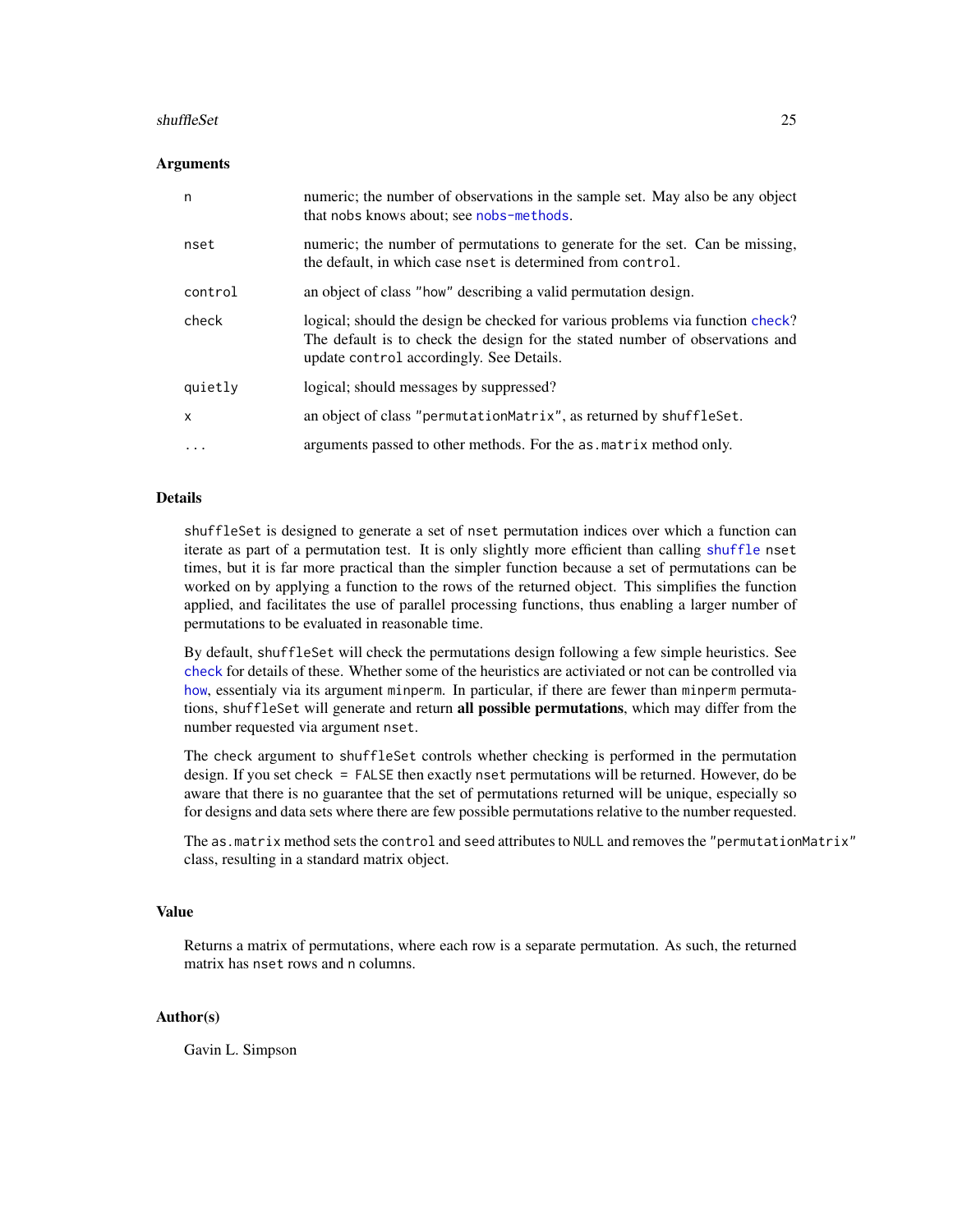#### <span id="page-25-0"></span>References

shuffleSet() is modelled after the permutation schemes of Canoco 3.1 (ter Braak, 1990); see also Besag & Clifford (1989).

Besag, J. and Clifford, P. (1989) Generalized Monte Carlo significance tests. *Biometrika* 76; 633– 642.

ter Braak, C. J. F. (1990). *Update notes: CANOCO version 3.1*. Wageningen: Agricultural Mathematics Group. (UR).

#### See Also

See [shuffle](#page-18-1) for generating a single permutation, and [how](#page-10-1) for setting up permutation designs.

#### Examples

```
set.seed(1)
## simple random permutations, 5 permutations in set
shuffleSet(n = 10, nset = 5)
## series random permutations, 5 permutations in set
shuffleSet(10, 5, how(within = Within(type = "series"))## series random permutations, 10 permutations in set,
## with possible mirroring
CTRL <- how(within = Within(type = "series", mirror = TRUE))
shuffleSet(10, 10, CTRL)
## Permuting strata
## 4 groups of 5 observations
CTRL < - \hbox{how}(within = Within(type = "none"),plots = Plots(strata = gl(4,5), type = "free")shuffleSet(20, 10, control = CTRL)
## 10 random permutations in presence of Plot-level strata
plotStrata <- Plots(strata = gl(4,5))
CTRL <- how(plots = plotStrata,
           within = Within(type = "free"))
numPerms(20, control = CTRL)
shuffleSet(20, 10, control = CTRL)## as above but same random permutation within Plot-level strata
CTRL <- how(plots = plotStrata,
            within = Within(type = "free", constant = TRUE))
numPerms(20, control = CTRL)
shuffleSet(20, 10, CTRL) ## check this.
## time series within each level of Plot strata
CTRL <- how(plots = plotStrata,
            within = Within(type = "series")shuffleSet(20, 10, CTRL)
## as above, but with same permutation for each Plot-level stratum
CTRL <- how(plots = plotStrata,
```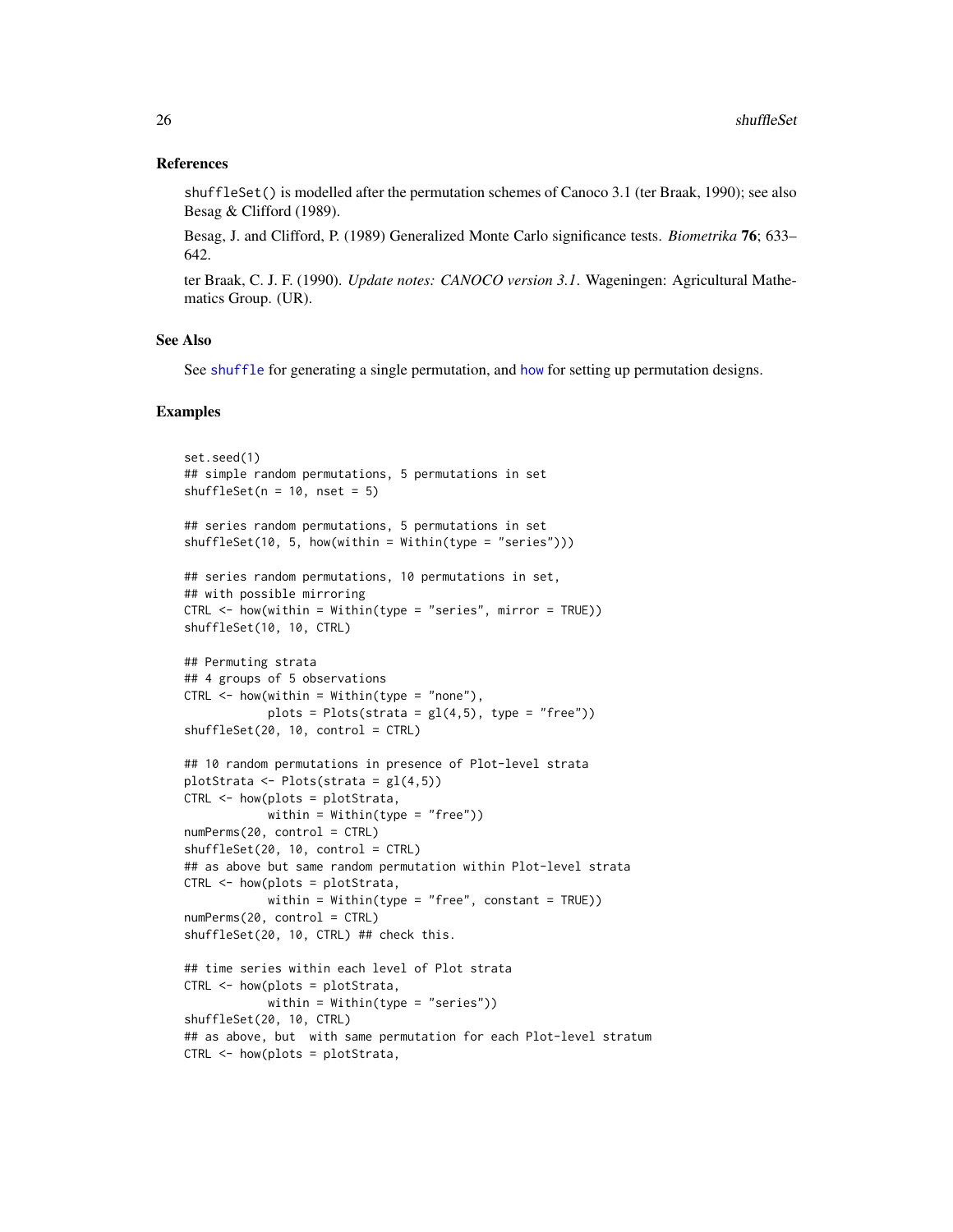shuffleSet 27

```
within = Within(type = "series", constant = TRUE))
shuffleSet(20, 10, CTRL)
```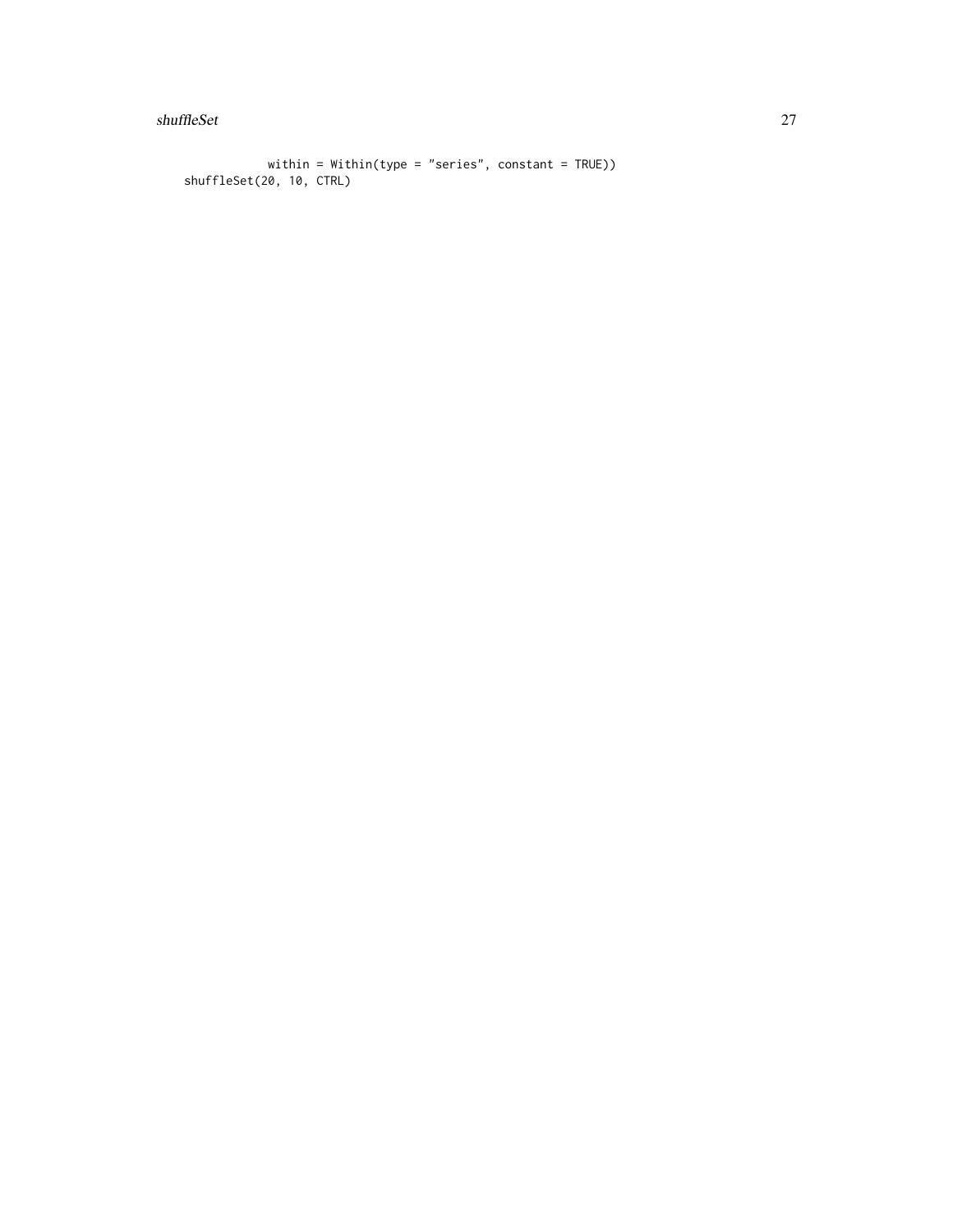# <span id="page-27-0"></span>**Index**

∗Topic datasets jackal, [13](#page-12-0) ∗Topic design check, [5](#page-4-0) shuffle, [19](#page-18-0) shuffle-utils, [22](#page-21-0) shuffleSet, [24](#page-23-0) ∗Topic htest shuffle, [19](#page-18-0) shuffle-utils, [22](#page-21-0) shuffleSet, [24](#page-23-0) ∗Topic methods check, [5](#page-4-0) get-methods, [8](#page-7-0) set-methods, [17](#page-16-0) ∗Topic utilities check, [5](#page-4-0) ∗Topic utils get-methods, [8](#page-7-0) how, [11](#page-10-0) set-methods, [17](#page-16-0) allFree *(*allUtils*)*, [4](#page-3-0) allGrid *(*allUtils*)*, [4](#page-3-0) allPerms, [2,](#page-1-0) *[4](#page-3-0)*, *[12](#page-11-0)* allSeries *(*allUtils*)*, [4](#page-3-0) allStrata *(*allUtils*)*, [4](#page-3-0) allUtils, [4](#page-3-0) as.allPerms *(*allPerms*)*, [2](#page-1-0) as.matrix, *[2](#page-1-0)* as.matrix.allPerms *(*allPerms*)*, [2](#page-1-0) as.matrix.permutationMatrix *(*shuffleSet*)*, [24](#page-23-0)

```
Blocks (how), 11
```
check, [5,](#page-4-0) *[10](#page-9-0)*, *[13](#page-12-0)*, *[18](#page-17-0)*, *[20](#page-19-0)*, *[24,](#page-23-0) [25](#page-24-0)*

get-methods, [8](#page-7-0) getAllperms *(*get-methods*)*, [8](#page-7-0) getBlocks *(*get-methods*)*, [8](#page-7-0) getCol *(*get-methods*)*, [8](#page-7-0) getComplete *(*get-methods*)*, [8](#page-7-0) getConstant *(*get-methods*)*, [8](#page-7-0) getControl *(*get-methods*)*, [8](#page-7-0) getDim *(*get-methods*)*, [8](#page-7-0) getHow *(*get-methods*)*, [8](#page-7-0) getMake *(*get-methods*)*, [8](#page-7-0) getMaxperm *(*get-methods*)*, [8](#page-7-0) getMinperm *(*get-methods*)*, [8](#page-7-0) getMirror *(*get-methods*)*, [8](#page-7-0) getNperm *(*get-methods*)*, [8](#page-7-0) getObserved *(*get-methods*)*, [8](#page-7-0) getPlots, *[18](#page-17-0)* getPlots *(*get-methods*)*, [8](#page-7-0) getRow *(*get-methods*)*, [8](#page-7-0) getStrata *(*get-methods*)*, [8](#page-7-0) getType *(*get-methods*)*, [8](#page-7-0) getWithin, *[18](#page-17-0)* getWithin *(*get-methods*)*, [8](#page-7-0)

# how, *[2](#page-1-0)*, *[4–](#page-3-0)[6](#page-5-0)*, *[8](#page-7-0)*, *[10](#page-9-0)*, [11,](#page-10-0) *[16](#page-15-0)[–18](#page-17-0)*, *[20](#page-19-0)*, *[24](#page-23-0)[–26](#page-25-0)*

jackal, [13](#page-12-0)

nobs, *[14](#page-13-0)*, *[16,](#page-15-0) [17](#page-16-0)* nobs-methods, [14](#page-13-0) nobs.character *(*nobs-methods*)*, [14](#page-13-0) nobs.data.frame *(*nobs-methods*)*, [14](#page-13-0) nobs.factor *(*nobs-methods*)*, [14](#page-13-0) nobs.integer *(*nobs-methods*)*, [14](#page-13-0) nobs.matrix *(*nobs-methods*)*, [14](#page-13-0) nobs.numeric *(*nobs-methods*)*, [14](#page-13-0) numPerms, *[5](#page-4-0)*, [15](#page-14-0)

```
permute (shuffle), 19
Plots, 18
Plots (how), 11
print, 3
print.allPerms (allPerms), 2
```